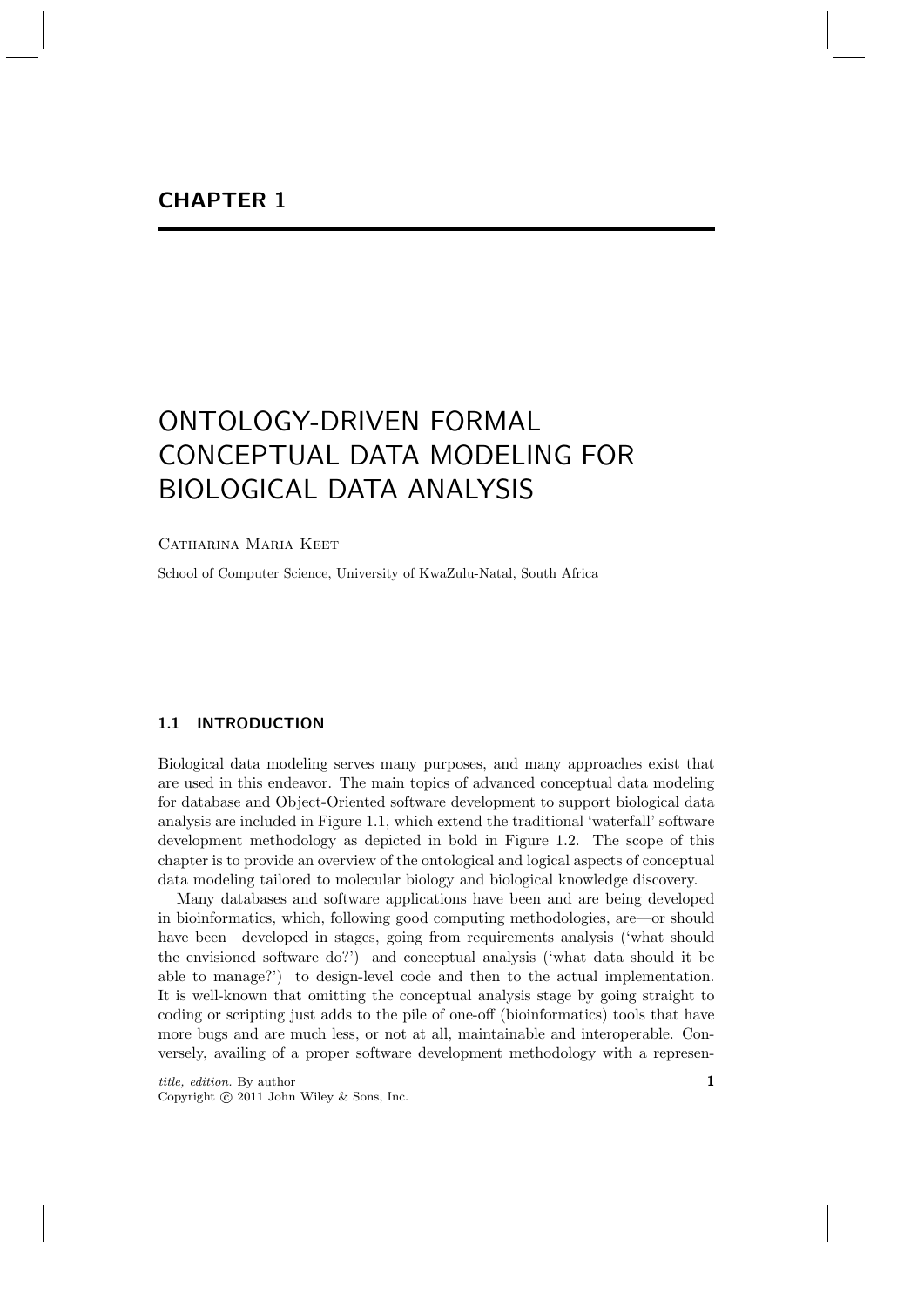

Figure 1.1 Informal overview of the main subtopics in Biological Data Modeling with ontologies and conceptual data modeling and several usage scenarios.



Figure 1.2 The waterfall methodology, augmented with ontological analysis considering aspects from Ontology, Artificial Intelligence (knowledge representation), and ontologies, depicted in boldface.

tation at the conceptual layer has been shown to result in mitigation, avoidance, and/or solving such issues, and therewith contributed to a software infrastructure that enabled more sophisticated biological data analysis and knowledge discovery [15, 24, 48, 54, 58, 59, 63]. The output of the conceptual analysis stage for software development is a conceptual data model, normally represented in a language such as Extended Entity-Relationship (EER) for relational databases [18], the Unified Modeling Language (UML) for object-oriented software [52], or Object-Role Modeling (ORM) for either one [30], which have been used also for software development in bioinformatics; e.g., [11, 15, 21, 34, 54, 58]. These languages are not equivalent, one language may be better for biological data modeling than another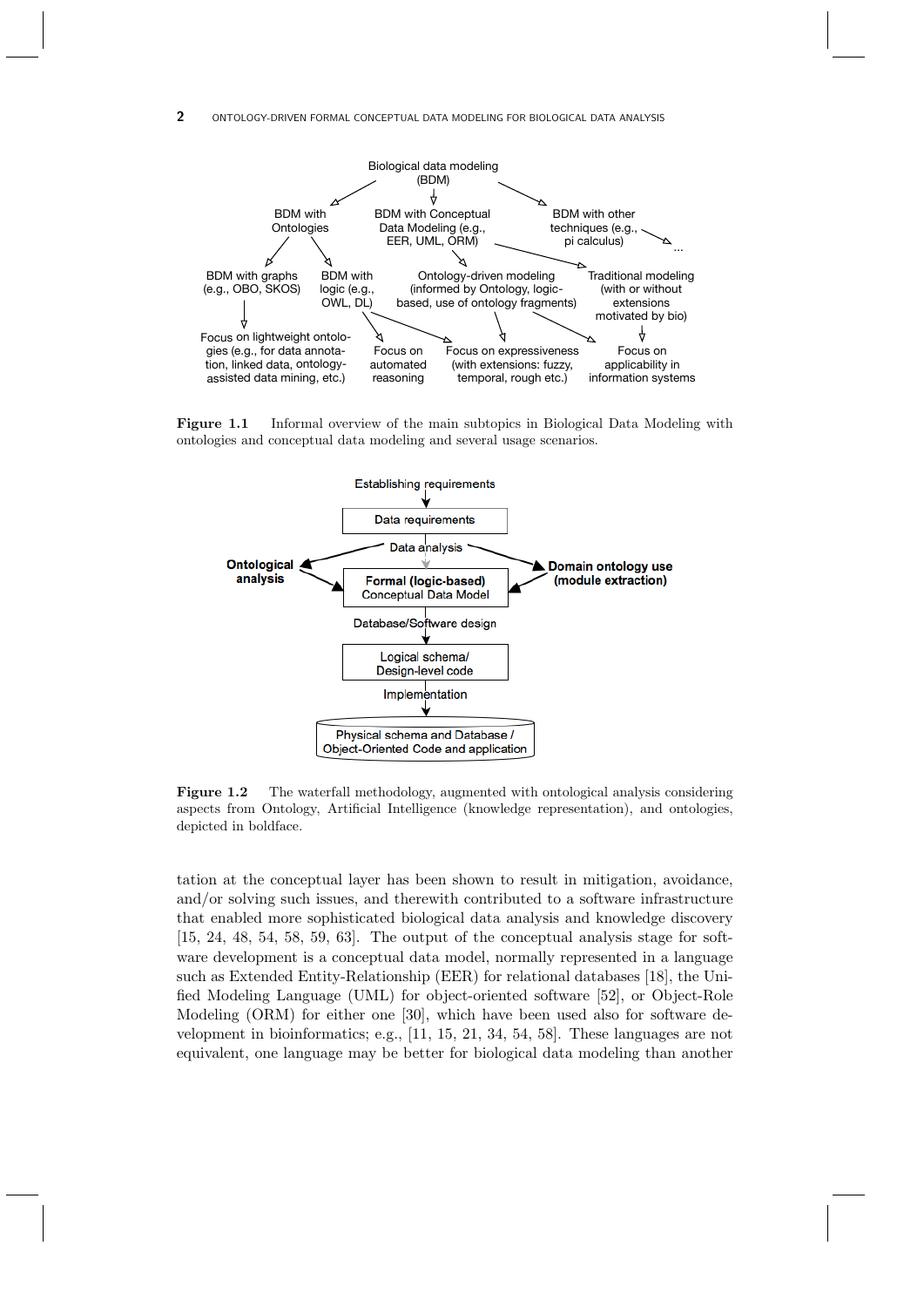[34], and modelers tend to prefer one graphical language over another. So, assessing the expressiveness of those languages and the associated quality of the conceptual data models are of vital importance to ascertain their suitability for biological data modeling. This has been investigated as a component of *ontology-driven concep*tual data modeling to create ontology-driven information systems [25], where an ontology is positioned as an application independent formal representation of (our understanding of) a piece of reality and a conceptual data model as an implementation independent representation that is tailored to the application scenario. For instance, one can make more precise the representation of UML's aggregation association or part-whole relation by availing of advances in Ontology (philosophy) and making them applicable to conceptual data modeling [3, 29, 41]; one can then use scientific arguments and explain why, e.g., a protein chain's Residue's Coordinates are not part of the residue [11], but an attribute that describes its location, and distinguish between spatial containment and structural parthood [41]. Moreover, only if the data is stored and managed correctly can one achieve the most comprehensive and reliable discovery of biological knowledge. An ontology also can be used to generate multiple conceptual data models [20, 32, 61], which improves their quality and ensures interoperability between them. Both scenarios require a formal, logic-based, foundation of a conceptual data modeling language to foster precision, accuracy, adequate coverage of the subject domain semantics, and implementability. A benefit of the logic foundations is that a conceptual data model then can be subjected to automated reasoning services, such as consistency checking and deriving implicit constraints [1, 9, 16, 22, 38, 56], thereby improving its quality further and, hence, preventing software bugs. In addition, automated reasoning can be used as a tool for biological knowledge discovery [39, 63].

Thus, a necessary first step is to fix a formalization for the main conceptual data modeling languages, thereby differentiating between human-computer interaction issues and the real language expressiveness, hence clearing up part of the argument regarding suitability of a particular conceptual data modeling language for biology. Moreover, this enables not only assessing but also extending the real modeling features of the languages and laying the basis for applications of automated reasoning. The here proposed formalization into one formal common conceptual data modeling language—called  $\mathcal{CM}_{com}$ , based on the  $\mathcal{DLR}_{\textit{ifd}}$  Description Logic language—captures most of ORM and all of UML Class Diagram and EER language features. Conceptual data models are then improved upon with extensions coming from Ontology and ontologies in the form of modeling guidelines to improve the quality of conceptual data models, and extensions to the representation language, therewith solving certain outstanding modeling issues. This will be illustrated by markedly enriching the representation of, among others, catalytic reactions, transforming entities, and pathway information. Thanks to the formal foundation, automated reasoning services can be used conventionally and 'unconventionally' to find (derive) implicit knowledge and be used in in silico hypothesis testing, thereby contributing to biological knowledge discovery. To this end, a class classification and three main query scenarios will be introduced and illustrated.

The remainder of this chapter introduces  $\mathcal{CM}_{com}$  (Section 1.2), ontological and language extensions to represent more complex knowledge more precise (Section 1.3),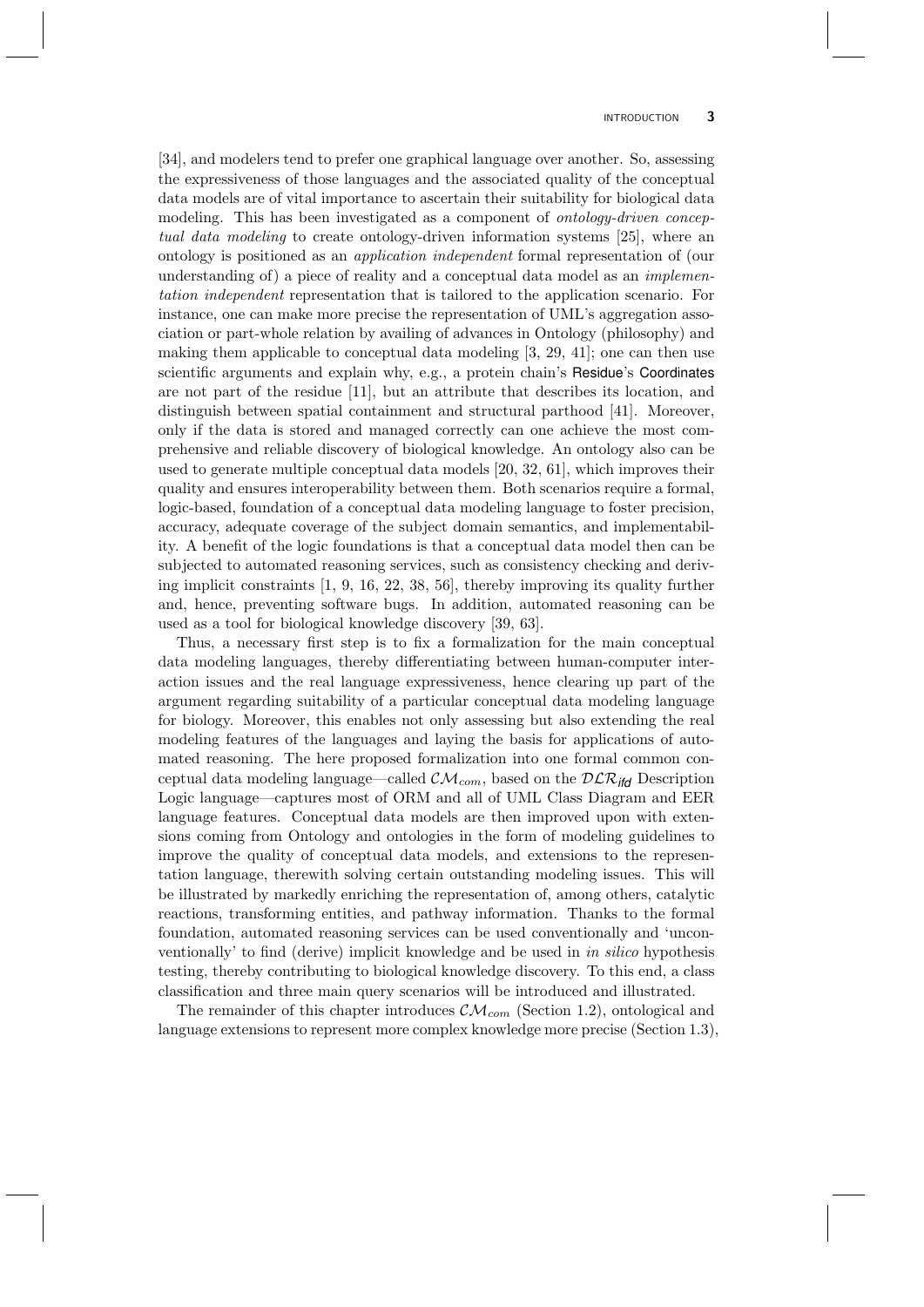and how automated reasoning can benefit biological knowledge discovery (Section 1.4). We conclude in Section 1.5.

## 1.2 DESCRIPTION LOGICS FOR CONCEPTUAL DATA MODELING

Description Logics (DL) languages are decidable fragments of first order logic and are used for logic-based knowledge representation. They have been shown useful for reasoning both over conceptual models like ER and UML [6, 9, 16] and ontology languages such as OWL [50]. All DL languages have concepts (classes) and roles (relationships, *n*-ary predicates with  $n \geq 2$ ), and have several constructs, therewith giving greater or lesser expressivity to the language and efficiency of reasoning over the logical theory. DL knowledge bases are composed of the Terminological Box (TBox), which contains axioms at the concept-level, and the Assertional Box (ABox) that contains assertions about instances; refer to [6] for details.

We first introduce  $DLR$  [12], which was developed to provide a formal characterization of conceptual data modeling languages to enable automated reasoning over them, to use it as unifying paradigm for database integration through integrating their respective conceptual data models [16], and to compare conceptual data modeling languages [36]. The basic elements of  $DLR$  are atomic relations (P) and atomic concepts A, which allows construction of arbitrary relationships (arity  $>$  2) and concepts according to the following syntax:

 $\mathbf{R} \longrightarrow \mathsf{T}_n |\mathbf{P}| (\$i/n : C) |\neg \mathbf{R} | \mathbf{R}_1 \sqcap \mathbf{R}_2$ 

 $C \longrightarrow \top_1 |A| \neg C |C_1 \sqcap C_2 | \exists [\$i] \mathbf{R} | \leq k[\$i] \mathbf{R}$ 

where  $i$  denotes a component of a relation; if components are not named, then integer numbers between 1 and  $n_{max}$  are used, where n is the arity of the relation, and  $k$  is a nonnegative integer for cardinality constraints. Only relations of the same arity can be combined to form expressions of type  $\mathbf{R}_1 \cap \mathbf{R}_2$ , and  $i \leq n$ . The model-theoretic semantics of  $D\mathcal{LR}$  is specified through the usual notion of an interpretation, where  $\mathcal{I} = (\Delta^{\mathcal{I}}, \cdot^{\mathcal{I}})$  and the interpretation function  $\cdot^{\mathcal{I}}$  assigns to each concept C a subset  $C^{\mathcal{I}}$  of domain  $\Delta^{\mathcal{I}}$  and assigns to each n-ary **R** a subset  $\mathbb{R}^{\mathcal{I}}$  of  $(\Delta^{\mathcal{I}})^n$ , such that the conditions are satisfied following Table 1.1.

A knowledge base is a finite set  $KB$  of  $DLR$  (or  $DLR$ <sub>ifd</sub>) axioms of the form  $C_1 \subseteq C_2$  and  $R_1 \subseteq R_2$ . An interpretation I satisfies  $C_1 \subseteq C_2$  ( $R_1 \subseteq R_2$ ) if and only if the interpretation of  $C_1(R_1)$  is included in the interpretation of  $C_2(R_2)$ , i.e.  $C_1^{\mathcal{I}} \subseteq C_2^{\mathcal{I}}$   $(R_1^{\mathcal{I}} \subseteq R_2^{\mathcal{I}})$ .  $\top_1$  denotes the interpretation domain,  $\top_n$  for  $n \geq 1$  denotes a subset of the n-cartesian product of the domain, which covers all introduced n-ary

Table 1.1 Semantics of  $DLR$  and  $DLR$ <sub>ifd</sub>.

| $\top_n^{\mathcal{I}} \subseteq (\Delta^{\mathcal{I}})^n$                                                       | $A^{\mathcal{I}} \subset \Delta^{\mathcal{I}}$                                                                                                  |
|-----------------------------------------------------------------------------------------------------------------|-------------------------------------------------------------------------------------------------------------------------------------------------|
| $\mathbf{P}^\mathcal{I} \subset \top_n^\mathcal{I}$                                                             | $(\neg C)^{\mathcal{I}} = \Delta^{\mathcal{I}} \setminus C^{\mathcal{I}}$                                                                       |
| $(\neg \mathbf{R})^{\mathcal{I}} = \top_n^{\mathcal{I}} \setminus \mathbf{R}^{\mathcal{I}}$                     | $(C_1 \sqcap C_2)^{\mathcal{I}} = C_1^{\mathcal{I}} \cap C_2^{\mathcal{I}}$                                                                     |
| $(\mathbf{R}_1 \sqcap \mathbf{R}_2)^{\mathcal{I}} = \mathbf{R}_1^{\mathcal{I}} \cap \mathbf{R}_2^{\mathcal{I}}$ | $(\$i/n : C)^{\mathcal{I}} = \{(d_1, , d_n) \in \top_n^{\mathcal{I}}   d_i \in C^{\mathcal{I}}\}\$                                              |
| $\top_1^{\mathcal{I}} = \Delta^{\mathcal{I}}$                                                                   | $(\exists [\$i] \mathbf{R})^{\mathcal{I}} = \{d \in \Delta^{\mathcal{I}}   \exists (d_1, , d_n) \in \mathbf{R}^{\mathcal{I}}. d_i = d\}$        |
|                                                                                                                 | $(\leq k[\$i] \mathbf{R})^{\mathcal{I}} = \{d \in \Delta^{\mathcal{I}}    \{(d_1, , d_n) \in \mathbf{R}_1^{\mathcal{I}}   d_i = d  \} \leq k\}$ |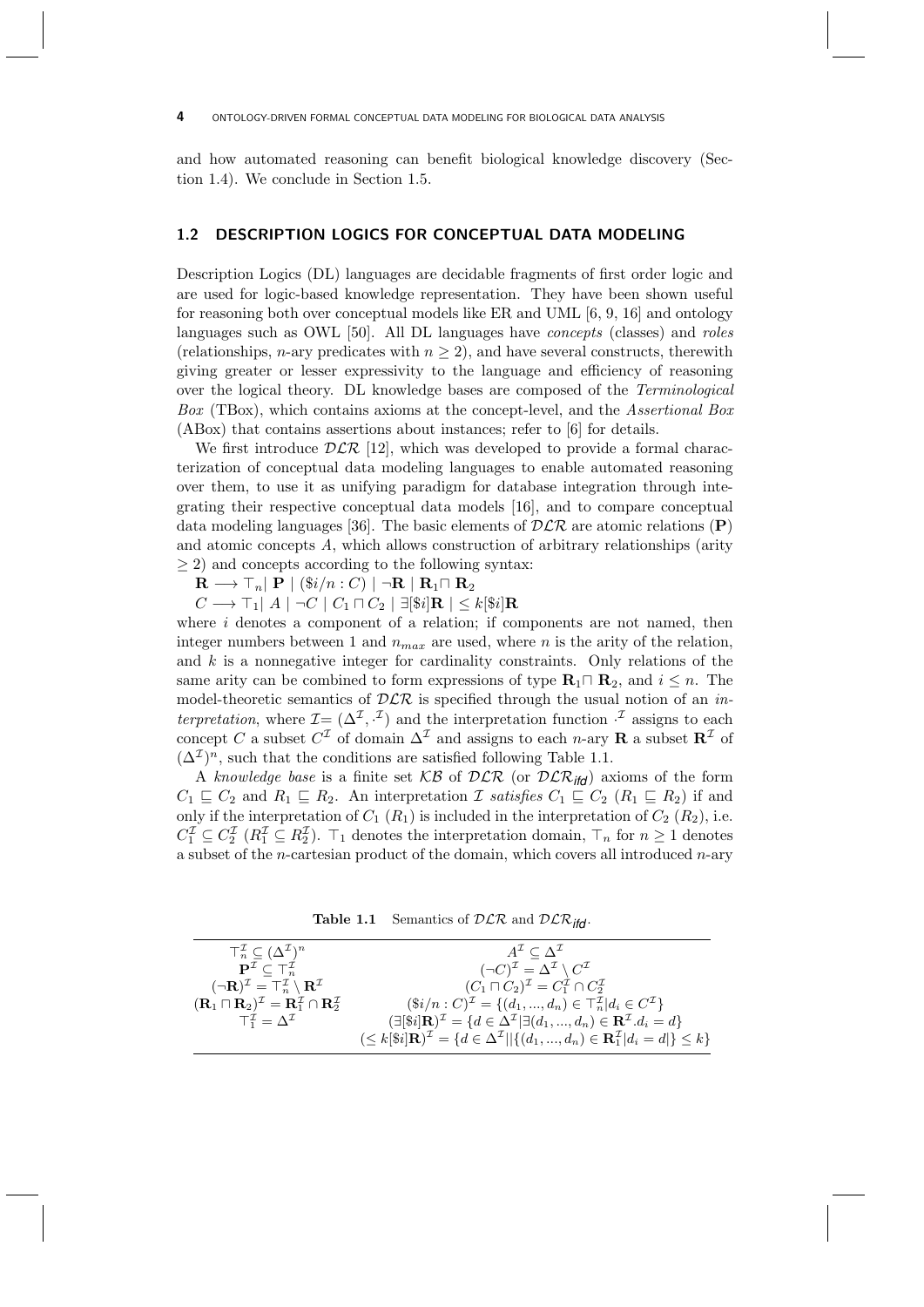relations. The " $(\frac{6i}{n} : C)$ " denotes all tuples in  $\top_n$  that have an instance of C as their *i*-th component. The following abbreviations hold:  $C_1 \sqcup C_2$  for  $\neg(\neg C_1 \sqcap \neg C_2)$ ,  $C_1 \Rightarrow C_2$  for  $\neg C_1 \sqcup C_2$ ,  $(\geq k[i]R)$  for  $\neg(\leq k-1[i]R)$ ,  $\exists [i]R$  for  $(\geq 1[i]R)$ ,  $\forall [i]R$ for  $\neg\exists[i]\neg R, R_1 \sqcup R_2$  for  $\neg(\neg R_1 \sqcap \neg R_2)$ , and  $(i : C)$  for  $(i/n : C)$  when n is clear from the context. Note that a qualified role ∃P.C is represented in DLR*ifd* as  $\exists [\$1](P \sqcap (\$2/2 : C)),$  its inverse,  $\exists P^- . C$ , as  $\exists [\$2](P \sqcap (\$1/2 : C)),$  likewise for universal quantification  $(\forall P.C \text{ as } \neg \exists [\$1](P \sqcap (\$2/2 : \neg C))$  and its inverse  $\forall P \neg C$ as  $\neg \exists [\$2](P \sqcap (\$1/2 : \neg C))$  [12].

There are four extensions to  $D\mathcal{L}\mathcal{R}$ . The most relevant in the current scope are  $DLR_{ifd}$  [13], because it can capture most or all of the common conceptual modeling language features, and  $DLR_{US}$ , because it has an expressive temporal extension.  $DLR_{ifd}$  has two additional constructs compared to  $DLR$ . It has identification assertions on a concept C, which have the form  $(id\ C[i_1]R_1, ..., [i_h]R_h)$ , where each  $R_i$  is a relation and each  $i_j$  denotes one component of  $R_j$ . This is useful for external uniqueness in ORM, weak entity types in ER, and objectification. It also caters for non-unary functional dependency assertions on a relationship  $R$ , which have the form (**fd** R  $i_1, ..., i_h \rightarrow j$ ), where  $h \geq 2$ , and  $i_1, ..., i_h, j$  denote components of R, which are useful primarily for UML's methods and ORM's derived-and-stored fact types. Observe that there is no change in semantic rules because the algorithm for the extensions is checked against a (generalized) ABox [13].  $DLR_{US}$  has the Until and Since operators for temporal ontologies and EER conceptual data models  $(\mathcal{ER}_{VT})$  [5, 2], which has been used for modeling essential parthood [3], relation migration [42]. Generally, temporal extensions are very useful to represent constraints in molecular biology, such as formally characterizing that some enzymatic reaction happens only *after* another, *precedes* it, or happens *concurrently*.

## 1.2.1 The generic common conceptual data model  $\mathcal{CM}_{com}$

Given the  $D\mathcal{LR}_{\mathsf{iff}}$  syntax and semantics, we now can define the  $\mathcal{CM}_{com}$  conceptual data modeling language; that is, given a particular conceptual data model in the generic conceptual data modeling language  $\mathcal{CM}_{com}$ , there is an equi-satisfiable  $DLR_{ifd}$  knowledge base. The formalization adopted here is based on previous presentations [1, 13, 17, 36], with two principal extensions so as make better use of the 'ifd' features of  $\mathcal{DLR}_{\textit{itfd}}$  that have not been addressed in those earlier works. These are the representation of weak entity types, UML's (hardly used) sub-association end and ORM's subroles, role exclusion, and disjunctive mandatory roles, which were hitherto used only for the more recent ORM2 to  $D\mathcal{LR}_{\mathsf{ifd}}$  mapping [38]. Given that they are not harmful at all to UML and (E)ER, and UML CASE tool features are moving in this direction, they are included in  $\mathcal{CM}_{com}$ . Also, refinements with respect to [36] are made concerning cardinality on relationships and on attributes, disjointness of classes and of relations, and more precise constraints are added on components of a relationship. We introduce the  $\mathcal{CM}_{com}$  syntax in Definition 1, illustrate it with an example by mapping several elements of the syntax to graphical elements of EER, UML, and ORM2, proceed to the semantics in Definition 2, and then show the mapping from  $\mathcal{CM}_{com}$  to  $\mathcal{DLR}_{\mathsf{ifd}}$  in Definition 3.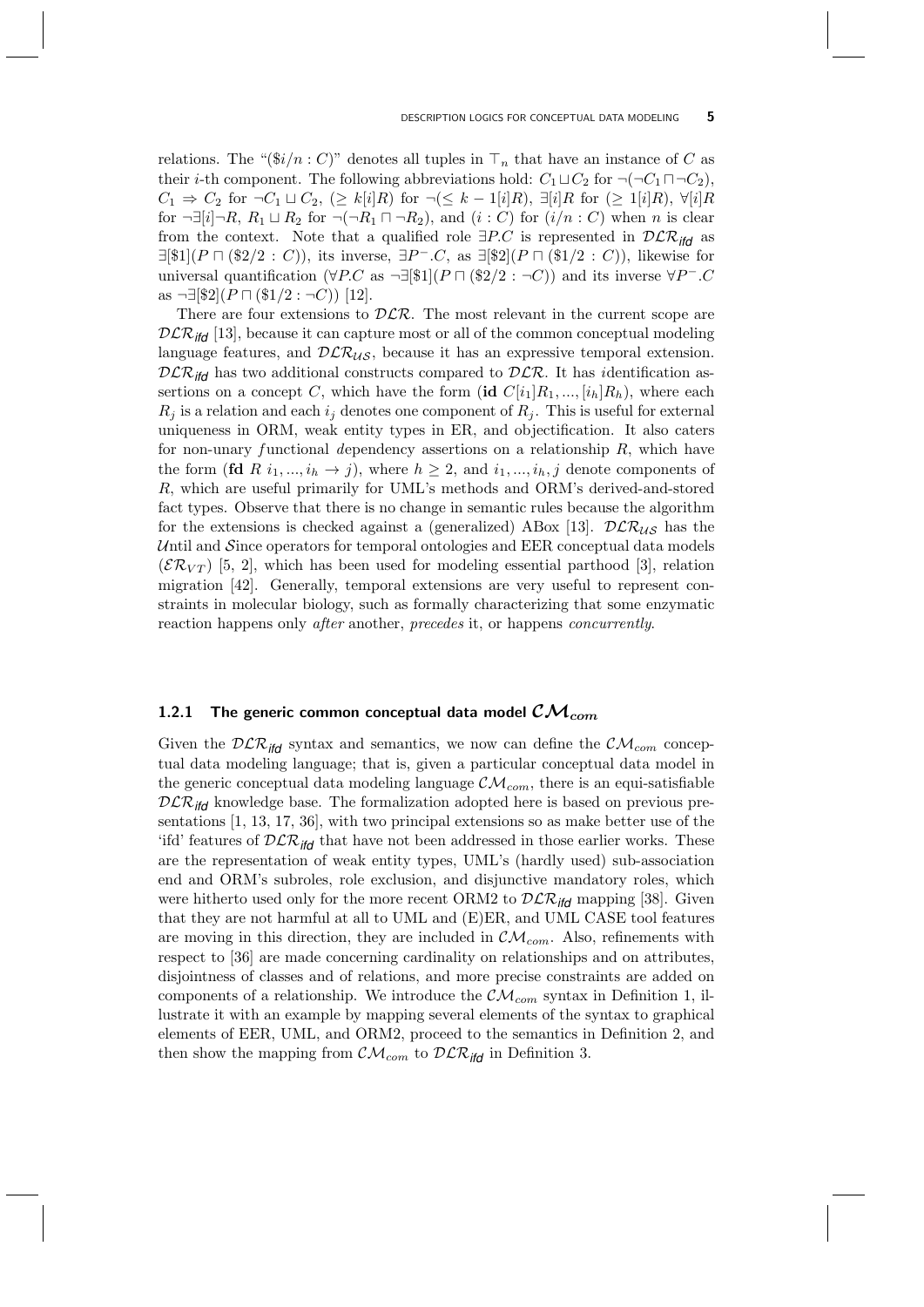Definition 1 (Conceptual Data Model  $\mathcal{CM}_{com}$  syntax)  $ACM_{com}$  conceptual data model is a tuple  $\Sigma = (\mathcal{L}, \text{REL}, \text{ATT}, \text{CARD}_R, \text{CARD}_A, \text{ISA}_R, \text{ISA}_L, \text{DISJ}_C,$  $\text{COVER}_C, \text{DISJ}_R, \text{KEY}, \text{EXTK}, \text{FD}, \text{OBJ}, \text{REX}, \text{RDM})$  such that:

- 1.  $\mathcal L$  is a finite alphabet partitioned into the sets:  $\mathcal C$  (class symbols),  $\mathcal A$  (attribute symbols),  $\mathcal R$  (relationship symbols),  $\mathcal U$  (role symbols), and  $\mathcal D$  (domain symbols); the tuple  $(C, \mathcal{A}, \mathcal{R}, \mathcal{U}, \mathcal{D})$  is the signature of the conceptual model  $\Sigma$ .
- 2. ATT is a function that maps a class symbol in  $C$  to an A-labeled tuple over  $\mathcal{D}$ , ATT :  $\mathcal{A} \mapsto \mathcal{D}$ , so that  $ATT(C) = \{A_1 : D_1, \ldots, A_h : D_h\}$  where h a non-negative integer.
- 3. REL is a function that maps a relationship symbol in  $R$  to an  $U$ -labeled tuple over C, REL $(R) = \{U_1 : C_1, \ldots, U_k : C_k\}$ , k is the arity of R, and if  $(U_i, C_i) \in$  $REL(R)$  then PLAYER $(R, U_i) = C_i$  and  $ROLE(R, C_i) = U_i$ . The signature of the relation is  $\sigma_R = \langle \mathcal{U}, \mathcal{C}, \text{PLAYER}, \text{ROLE} \rangle$ , where for all  $U_i \in \mathcal{U}, C_i \in \mathcal{C}$ , if  $\sharp U \geq \sharp C$  then for each  $u_i$ ,  $c_i$ ,  $REL(R)$ , we have PLAYER $(R, U_i) = C_i$  and  $R_{\text{R}}(R, C_i) = U_i$ , and if  $\sharp U > \sharp C$  then  $\text{PLAYER}(R, U_i) = C_i$ ,  $\text{PLAYER}(R, C_i)$  $U_{i+1}$  =  $C_i$  and ROLE $(R, C_i) = U_i, U_{i+1}$ .
- 4. CARD<sub>R</sub> is a function  $CARD_B : \mathcal{C} \times \mathcal{R} \times \mathcal{U} \mapsto \mathbb{N} \times (\mathbb{N} \cup {\infty})$  denoting cardinality constraints. We denote with  $\text{CMIN}(C, R, U)$  and  $\text{CMAX}(C, R, U)$  the first and second component of  $CARD_R$ .
- 5. CARDA is a function  $CARD_A : C \times A \mapsto \mathbb{N} \times (\mathbb{N} \cup {\infty})$  denoting multiplicity constraints for attributes. We denote with CMIN(C, A) and CMAX(C, A) the first and second component of  $\text{CARD}_A$ , and  $\text{CARD}_A(C, A)$  may be defined only if  $(A, D) \in \text{ATT}(C)$  for some  $D \in \mathcal{D}$ ;
- 6. ISA<sub>C</sub> is a binary relationship ISA<sub>C</sub>  $\subseteq \mathcal{C} \times \mathcal{C}$ .
- 7. ISAR is a binary relationship  $ISAR \subseteq \mathcal{R} \times \mathcal{R}$ . ISAR between relationships is restricted to relationships with the same signature, i.e., given an  $R_1 \subseteq R_2$ then  $\sigma_{R_1} = \sigma_{R_2}$ , and PLAYER $(R_1, U_i) \subseteq$  PLAYER $(R_2, U_i)$ .
- 8. ISAU is a binary relationship  $ISA_U \subseteq U \times U$ . ISAU between roles of relationships is restricted to relationships with the same signature, i.e., given an  $R_1 \subseteq R_2$ then  $\sigma_{R_1} = \sigma_{R_2}$ , and ROLE $(R_1, C_i) \subseteq \text{ROLE}(R_2, C_i)$ .
- 9. DISJ<sub>C</sub>, COVER<sub>C</sub> are binary relationships over  $2^{\mathcal{C}} \times \mathcal{C}$ , describing disjointness and covering partitions, respectively, over a group of isa that share the same superclass.
- 10. DISJ<sub>R</sub> is a binary relationship over  $2^R \times R$ , describing disjointness over a group of relations.
- 11. KEY is a function, KEY :  $C \mapsto A$ , that maps a class symbol in C to its key attribute and  $A \in \mathcal{A}$  is an attribute already defined in  $ATT(C)$ , i.e.,  $KEY(C)$ may be defined only if  $(A, D) \in \text{ATT}(C)$  for some  $D \in \mathcal{D}$ .
- 12. EXTK is called an identification assertion / external uniqueness / weak entity type, which is a function that maps a class to a set of relation-role pairs or attributes, EXTK :  $C \mapsto 2^{2^{(\mathcal{R} \times \mathcal{U}) \cup \mathcal{A}}}$ , where  $R \in \mathcal{R}$ , REL(R) so that  $\text{PLAYER}(R, U) = C$  (with  $C \in \mathcal{C}$ ), and for any participating  $A \in \mathcal{A}$  such that  $(A, D) \in \text{ATT}(C)$  for some  $D \in \mathcal{D}$ .
- 13. FD is a functional dependency assertion on a relation, FD :  $\mathcal{R} \mapsto 2^{2^{\mathcal{U}}} \times \mathcal{U}$  where  $U_1, ..., U_i, U_j \in \mathcal{U}$  denoting components of  $R \in \mathcal{R}$ ; FD(R) may be defined only if ROLE $(R, C_i) \in \text{REL}(R)$  and  $i > 2$ .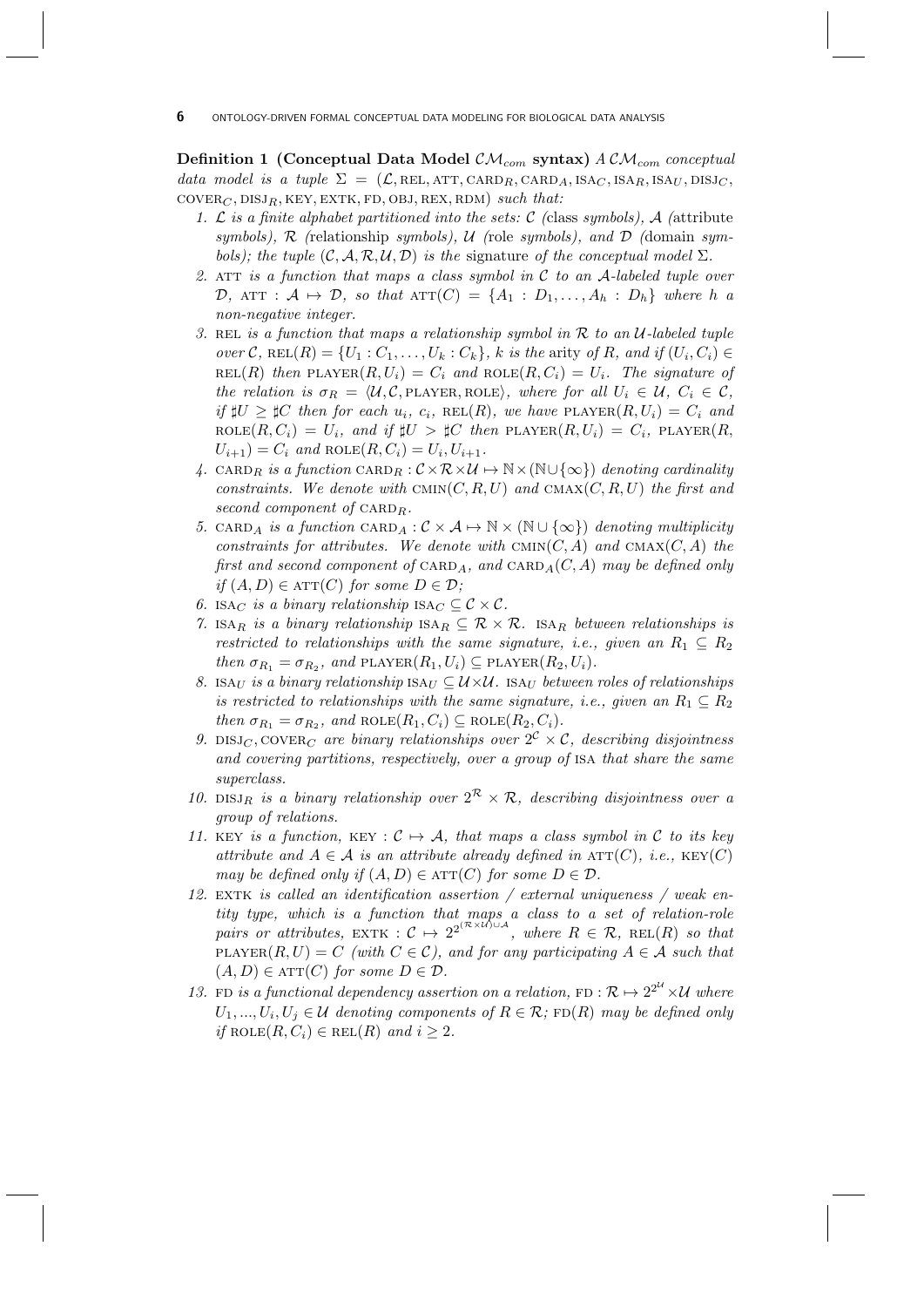- 14. OBJ is an objectification function that maps an n-ary relation symbol  $R \in \mathcal{R}$ to n binary relations  $r_1, \ldots r_n \in \mathcal{R}$  over C, i.e., OBJ :  $\mathcal{R} \mapsto \mathcal{C}$ . Whenever  $\mathrm{OBJ}(R) = R'$  with  $R' \in \mathcal{C}$ ,  $\mathrm{ROLE}(R, C_i) = U_i$  and, with ROBJ denoting the relationification of the role,  $ROBJ(U_i) = r_i$  where  $r_i$  is a new binary relation,  $\text{REL}(r_i) = \{u_1 : R', u_2 : C_i\},\ 2 \leq i \leq n,\ and\ \text{EXT}(R') = \{u_1[r_1], \ldots, u_1[r_n]\},\$ and  $\text{CMAX}(C, r_i, u_1) = 1.$
- 15. REX, RDM are binary relations over  $2^{\mathcal{U}} \times \mathcal{U}$ , describing disjointness partitions over a group of roles  $U$  of relations in  $R$  of the same arity to which  $C$ participates.

Thus, the explicit new features in  $\mathcal{CM}_{com}$  compared to previous DL-focussed definitions of conceptual modeling languages are  $ISA_U$ ,  $DISI_R$ ,  $EXTK$ ,  $FD$ ,  $OBJ$ ,  $REX$ , and RDM, which thereby introduces also the distinction between 'simple' keys  $(KEY)$ and other keys like external uniqueness and natural keys (EXTK), and FDs for UML methods and ORM's derived and derived-and-stored fact types.

One can map the  $\mathcal{CM}_{com}$  syntax to any set of icons or fixed-syntax pseudonatural language as long as the relation between the  $\mathcal{CM}_{com}$  syntax and icons or pseudo-natural language has been specified. Put differently, with  $\mathcal{CM}_{com}$  the mappings between the conceptual data modeling languages can be from one syntax (and semantics) to many graphical and textual representations instead of developing and maintaining m:n mappings between the various graphical languages. The following example demonstrates the principal mechanism for  $\mathcal{CM}_{com}$  syntax and icons in UML Class Diagram, EER, and ORM2 notation.

**Example 1 (Graphical syntaxes for**  $CM_{com}$ **)** Figure 1.3 depicts a UML, an EER, and an ORM2 diagram. The mappings from  $\mathcal{CM}_{com}$  syntax to these graphics are:

Author ISA Person (directed arrow in UML, EER, ORM2)  $CARD(Autton, Writes, \text{auth}) = (1, n)$ (1..\* in UML, craw's feet and line in EER, blob and line in ORM2)  $KEY(Person) = id$  (underlined id in EER, (id) in  $ORM2$ ) {Author, Editor} DISJ Person ({disjoint} in UML, encircled d in EER, encircled X in ORM2)

{Author, Editor} cover Person

({complete} in UML, open shaft arrow in EER, encircled blob in ORM2) Looking back at  $D\mathcal{LR}_{ifd}$  in the introduction of this section and ahead to the demonstration that  $\mathcal{CM}_{com}$  has an equi-satisfiable knowledge base (Definition 3), the equivalent representation in  $DLR_{ifd}$  is as follows:

| Author □ Person                                                                                                                                                             | (subsumption)        |
|-----------------------------------------------------------------------------------------------------------------------------------------------------------------------------|----------------------|
| Author $\Box$ $\exists$ [auth] writes                                                                                                                                       | $(at \ least \ one)$ |
| $\texttt{Person} \sqsubseteq \exists^{=1}[\texttt{From}] \texttt{id}, \top \sqsubseteq \exists^{\leq 1}[\texttt{To}](\texttt{id} \sqcap [\texttt{From}] : \texttt{Person})$ | (key)                |
| Author $\Box$ $\neg$ Editor                                                                                                                                                 | (disjoint)           |
| $\texttt{Person} \sqsubseteq \texttt{Author} \sqcup \texttt{Editor}$                                                                                                        | (covering)           |
|                                                                                                                                                                             |                      |

One also can map the syntax to pseudo-natural language; e.g., for the isaand NORMA's verbalization pattern *Each ... is an instance of ...* one obtains for Authorisa Person a domain expert readable surface rendering of *Each Author is an instance of Person*; the others are shown in Figure 1.3-A.  $\diamond$ 

The model-theoretic semantics associated with  $\mathcal{CM}_{com}$  is as follows.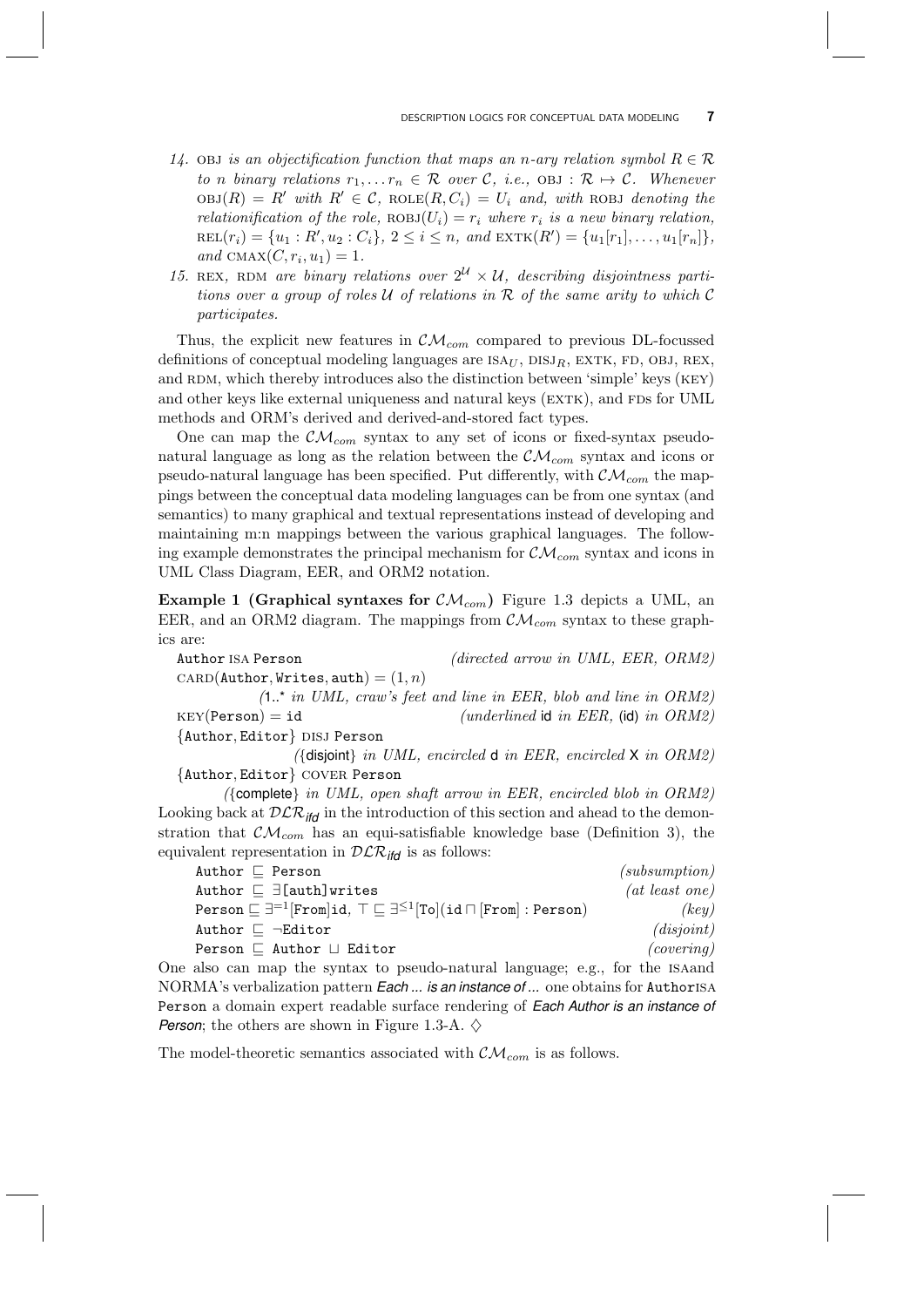

**Figure 1.3** Examples of graphical syntaxes for  $\mathcal{CM}_{com}$  with an ORM2 diagram drawn in NORMA that also provides pseudo-natural language renderings (A), a UML Class Diagram drawn in VP-UML (B), and an EER diagram drawn with SmartDraw (C).

**Definition 2** ( $\mathcal{CM}_{com}$  **Semantics**) Let  $\Sigma$  be a  $\mathcal{CM}_{com}$  conceptual data model. An interpretation for the conceptual model  $\Sigma$  is a tuple  $\mathcal{I} = (\Delta^{\mathcal{I}} \cup \Delta^{\mathcal{I}}_D, \cdot^{\mathcal{I}})$ , such that: •  $\Delta^{\mathcal{I}}$  is a nonempty set of abstract objects disjoint from  $\Delta_D^{\mathcal{I}}$ ,

- $\Delta_D^{\mathcal{I}} = \bigcup_{D_i \in \mathcal{D}} \Delta_{D_i}^{\mathcal{I}}$  is the set of basic domain values used in  $\Sigma$ ; and
- $\bullet$   $\cdot^{\mathcal{I}}$  is a function that maps:
	- − Every basic domain symbol  $D \in \mathcal{D}$  into a set  $D^{\mathcal{I}} = \Delta_{D_i}^{\mathcal{I}}$ .
		- Every class  $C \in \mathcal{C}$  to a set  $C^{\mathcal{I}} \subseteq \Delta^{\mathcal{I}}$ .
		- Every relationship  $R \in \mathcal{R}$  to a set  $R^{\mathcal{I}}$  of U-labeled tuples over  $\Delta^{\mathcal{I}}$ *i.e.* let R be an n-ary relationship connecting the classes  $C_1, \ldots, C_n$ ,  $REL(R) = \{U_1 : C_1, \ldots, U_n : C_n\}, \text{ then, } r \in R^{\mathcal{I}} \rightarrow (r = \{U_1 : C_1, \ldots, U_n\})$  $o_1, ..., U_n : o_n$  } ∧  $\forall i \in \{1, ..., n\}$ . $o_i \in C_i^{\mathcal{I}}$ .
		- $-$  Every attribute  $A \in \mathcal{A}$  to a set  $A^{\mathcal{I}} \subseteq \Delta^{\mathcal{I}} \times \Delta^{\mathcal{I}}_D$ , such that, for each  $C \in \mathcal{C}$ , if  $\text{ATT}(C) = \{A_1 : D_1, \ldots, A_h : D_h\}$ , then,  $o \in C^{\mathcal{I}} \to (\forall i \in$  $\{1, \ldots, h\}, \exists a_i. \langle o, a_i \rangle \in A_i^{\mathcal{I}} \wedge \forall a_i. \langle o, a_i \rangle \in A_i^{\mathcal{I}} \rightarrow a_i \in \Delta_{D_i}^{\mathcal{I}}\}.$

I is said a legal database state or legal application software state if it satisfies all of the constraints expressed in the conceptual data model:

- For each  $C_1, C_2 \in \mathcal{C}$ : if  $C_1$  ISA<sub>C</sub>  $C_2$ , then  $C_1^{\mathcal{I}} \subseteq C_2^{\mathcal{I}}$ .
- For each  $R_1, R_2 \in \mathcal{R}$ : if  $R_1$  ISA<sub>R</sub>  $R_2$ , then  $R_1^{\mathcal{I}} \subseteq R_2^{\mathcal{I}}$ .
- For each  $U_1, U_2 \in \mathcal{U}, R_1, R_2 \in \mathcal{R}, \text{REL}(R_1) = \{U_1 : o_1, \ldots, U_n : o_n\},\$  $REL(R_2) = \{U_1 : o_1, \ldots, U_m : o_m\}, m = n, R_1 \neq R_2: \text{ if } U_1 \text{ ISA}_U U_2, \text{ then }$  $U_1^{\mathcal{I}} \subseteq U_2^{\mathcal{I}}.$
- For each  $R \in \mathcal{R}$  with  $REL(R) = \{U_1 : C_1, \ldots, U_k : C_k\}$ : all instances of R are of the form  $\{U_1: o_1, \ldots, U_k: o_k\}$  where  $o_i \in C_i^{\mathcal{I}}, U_i \in U_i^{\mathcal{I}},$  and  $1 \leq i \leq k$ .
- For each cardinality constraint  $\text{CARD}_R(C, R, U)$ , then:  $o \in C^{\mathcal{I}} \to \text{CMIN}(C, R, U) \leq \#\{r \in R^{\mathcal{I}} \mid r|U| = o\} \leq \text{CMAX}(C, R, U).$
- For each multiplicity constraint  $CARD_A(C, A)$ , then:  $o \in C^{\mathcal{I}} \to \text{CMIN}(C, A) \leq \#\{(o, a) \in A^{\mathcal{I}}\} \leq \text{CMAX}(C, A).$
- For all  $C, C_1, \ldots, C_n \in \mathcal{C}:$  if  $\{C_1, \ldots, C_n\}$  DISJ $_C$  C, then,  $\forall i \in \{1, \ldots, n\} \cdot C_i$  ISA $_C C \wedge \forall j \in \{1, \ldots, n\}, \ j \neq i \cdot C_i^{\mathcal{I}} \cap C_j^{\mathcal{I}} = \emptyset.$
- For all  $R_1, ..., R_n \in \mathcal{R}$ : if  $\{R_1, ..., R_n\}$ DISJ<sub>R</sub> then  $\forall i \in \{1, ..., n\}$ . $R_i^{\mathcal{I}} \cap R_j^{\mathcal{I}} = \emptyset$ .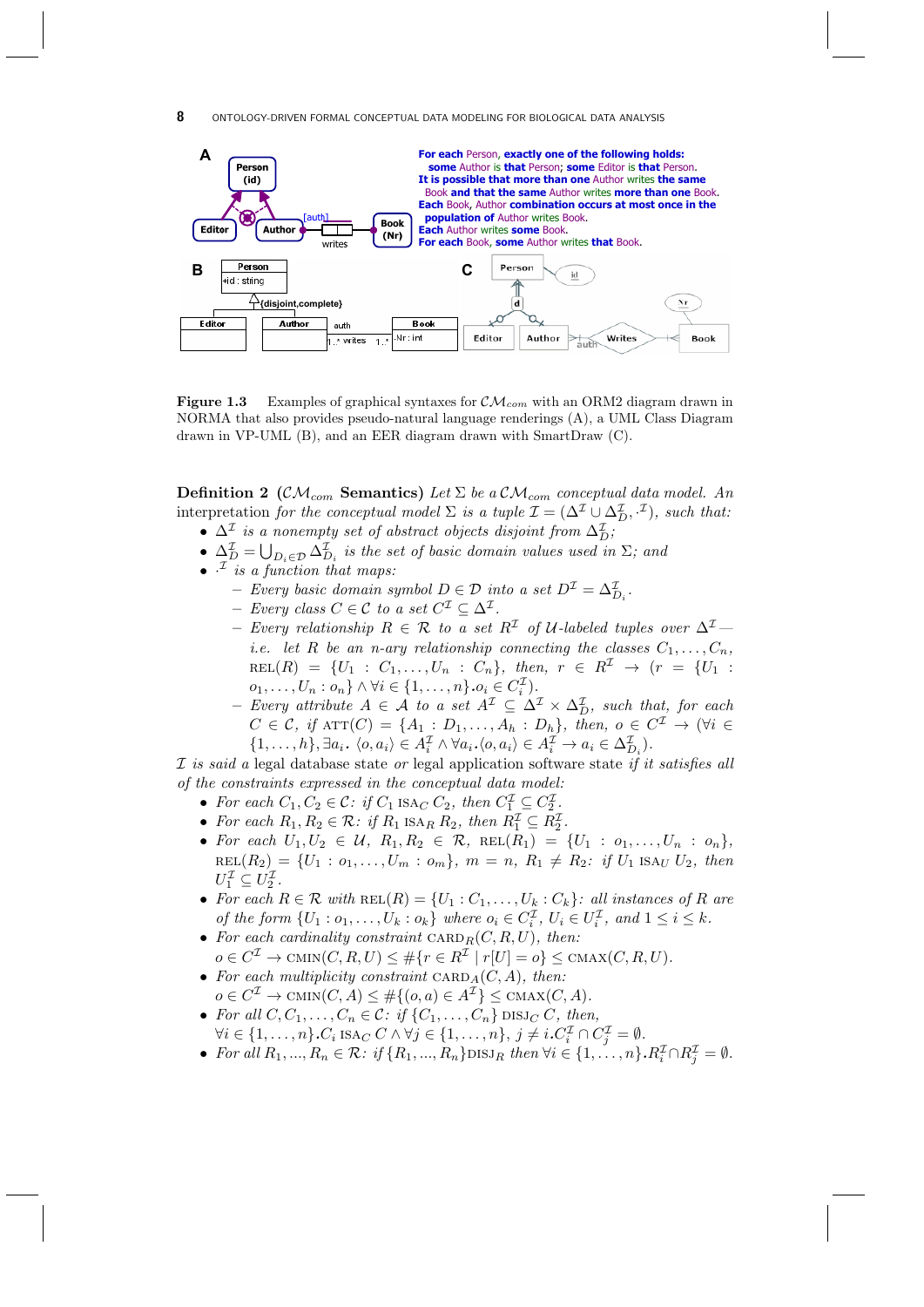- For all  $C, C_1, \ldots, C_n \in \mathcal{C}:$  if  $\{C_1, \ldots, C_n\}$  cover  $C$ , then,  $\forall i \in \{1, \ldots, n\} \cdot C_i$  ISA $_C C \wedge C^{\mathcal{I}} = \bigcup_{i=1}^n C_i^{\mathcal{I}}$ .
- For each  $C \in \mathcal{C}, A \in \mathcal{A}$  such that  $\text{KEY}(C) = A$ , then A is an attribute and  $\forall a \in \Delta_D^{\mathcal{I}}. \#\{o \in C^{\mathcal{I}} \mid \langle o, a \rangle \in A^{\mathcal{I}}\} \leq 1.$
- For each  $C \in \mathcal{C}$ ,  $R_h \in \mathcal{R}$ ,  $h \geq 1$ ,  $REL(R_h) = \{U : C, U_1 : C_1, \ldots, U_k : C_k\},\$  $k \geq 1$ ,  $k+1$  the arity of  $R_h$ , such that  $\text{EXT}(C) = \{[U_1]R_1, \ldots, [U_h]R_h\}$ , then for all  $o_a, o_b \in C^{\mathcal{I}}$  and for all  $t_1, s_1 \in R_1^{\mathcal{I}}, ..., t_h, s_h \in R_h^{\mathcal{I}}$  we have that:

$$
o_a = t_1[U_1] = \dots = t_h[U_h]
$$
  
\n
$$
o_b = s_1[U_1] = \dots = s_h[U_h]
$$
  
\n
$$
t_j[U] = s_j[U], \text{ for } j \in \{1, ..., h\}, \text{ and for } U \neq j
$$
  
\n
$$
t_j[U] = s_j[U], \text{ for } j \in \{1, ..., h\}, \text{ and for } U \neq j
$$

where  $o_a$  is an instance of C that is the  $U_i$ -th component of a tuple  $t_i$  of  $R_i$ , for  $j \in \{1, ..., h\}$ , and  $o_b$  is an instance of C that is the  $U_i$ -th component of a tuple  $s_i$  of  $R_i$ , for  $j \in \{1, ..., h\}$ , and for each j,  $t_i$  agrees with  $s_i$  in all components different from  $U_j$ , then  $o_a$  and  $o_b$  are the same object.

- For each  $R \in \mathcal{R}$ ,  $U_i, U_j \in \mathcal{U}$ , for  $i \geq 2$ ,  $i \neq j$ , REL $(R) = \{U_1 : C_1, \ldots, U_i :$  $C_i, U_j : C_j$ ,  $FD(R) = \langle U_1, \ldots, U_i \to U_j \rangle$ , then for all  $t, s \in R^{\mathcal{I}}$ , we have that  $t[U_1] = s[U_1], ..., t[U_i] = s[U_i]$  implies  $t_j = s_j$ .
- For each  $R, r_1, \ldots, r_n \in \mathcal{R}, R', C_1, \ldots, C_n \in \mathcal{C}, U_1, \ldots, U_n, u_{s1}, \ldots, u_{sn}$  $u_{t1}, \ldots, u_{tn} \in \mathcal{U}$ , REL $(R) = \{U_1 : C_1, \ldots, U_n : C_n\}$ , OBJ $(R) = R'$ , ROBJ $(U_i) =$  $r_i$ , REL $(r_i) = \{u_{s1} : R', u_{t1} : C_i\}$ ,  $2 \le i \le n$ , EXTK $(R') = \{u_{s1}[r_1], \ldots, u_{sn}[r_n]\}$ ,  $\text{CARD}(R', r_i, u_{si}) = (1, 1), \text{ CARD}(C_i, r_i, u_{ti}) = (0, 1), \text{ REL}, \text{ CARD}, \text{ and EXTK}$ interpreted as above, then  $\forall i \in \{2,\ldots,n\}.\{U_i, u_{si}, u_{ti} \in U^{\mathcal{I}} \wedge r, r_i \in R^{\mathcal{I}} \wedge$  $o_i, r' \in C^{\mathcal{I}} \mid u_{si} \in U^{\mathcal{I}} \to \text{Planver}(R, U) = r' \land u_{ti} \in U^{\mathcal{I}} \to \text{Planver}(R, U) =$  $o_i$ .
- For each  $U_i \in \mathcal{U}, i \geq 2, R_i \in \mathcal{R},$  each  $R_i$  has the same arity m (with  $m \geq 2$ ),  $C_j \in \mathcal{C}$  with  $2 \le j \le i(m-1)+1$ , and  $\text{REL}(R_i) = \{U_i : C_i, \dots U_m : C_m\}$  (and, thus,  $R_i \in R_i^{\mathcal{I}}$  and  $o_j \in C_j^{\mathcal{I}}$ , if  $\{U_1, U_2, \ldots, U_{i-1}\}$  REX  $U_i$ , then  $\forall i \in \{1, \ldots, i\} \cdot o_j \in C_j^{\mathcal{I}} \to \text{CMIN}(o_j, r_i, u_i) \leq 1 \wedge u_i \neq u_1 \wedge \ldots \wedge u_i \neq u_{i-1}$ where  $u_i \in U_i^{\mathcal{I}}, r_i \in R_i^{\mathcal{I}}$ .
- For each  $U_i \in \mathcal{U}, i \geq 2, R_i \in \mathcal{R}$ , each  $R_i$  has the same arity m (with  $m \geq 2$ ),  $C_j \in \mathcal{C}$  with  $2 \le j \le i(m-1)+1$ , and  $\text{REL}(R_i) = \{U_i : C_i, \dots U_m : C_m\}$ , if  ${U_1, U_2, \ldots U_{i-1}}$  RDM  $U_i$ , then  $\forall i \in \{1, \ldots, n\} \cdot o_j \in C_j^{\mathcal{I}} \to \text{CMIN}(o_j, r_i, u_i) \geq 1$  where  $u_i \in U_i^{\mathcal{I}}, r_i \in R_i^{\mathcal{I}}$ .

We summarize how  $DLR_{ifd}$  can capture conceptual models expressed in  $CM_{com}$ , following the same approach as [1, 36] and extended with the new features.

**Definition 3 (Mapping**  $\mathcal{CM}_{com}$  **into**  $\mathcal{DLR}_{\mathit{iff}}$ **)** Let  $\Sigma = (\mathcal{L}, \text{REL}, \text{ATT}, \text{CARD}_{R}$  $\text{CARD}_A, \text{ISA}_C, \text{ISA}_R, \text{ISA}_U, \text{DISJ}_C, \text{Cover}_C, \text{DISJ}_R, \text{KEY}, \text{EXTK}, \text{FD}, \text{OBJ}, \text{REX}, \text{RDM})$  be a  $\mathcal{CM}_{com}$  conceptual data model. The  $\mathcal{DLR}_{\text{ifd}}$  knowledge base, K, mapping  $\Sigma$  is as follows.

- For each  $A \in \mathcal{A}$ , then,  $A \sqsubseteq \texttt{From} : \top \sqcap \texttt{To}: \top \in \mathcal{K}$ ;
- If  $C_1$  ISA $_C$   $C_2 \in \Sigma$ , then,  $C_1 \sqsubseteq C_2 \in \mathcal{K}$ ;
- If  $R_1$  ISA $_R$   $R_2 \in \Sigma$ , then,  $R_1 \sqsubseteq R_2 \in \mathcal{K}$ ;
- If  $U_1$  ISA $_U$   $U_2 \in \Sigma$ , then  $K$  contains:  $[U_1]R_1 \sqsubseteq [U_2]R_2; R_1 \sqsubseteq \neg R_2;$
- If  $\text{REL}(R) = \{U_1: C_1, \ldots, U_k: C_k\} \in \Sigma$ , then  $R \sqsubseteq U_1: C_1 \sqcap \ldots \sqcap U_k: C_k \in \mathcal{K}$ ;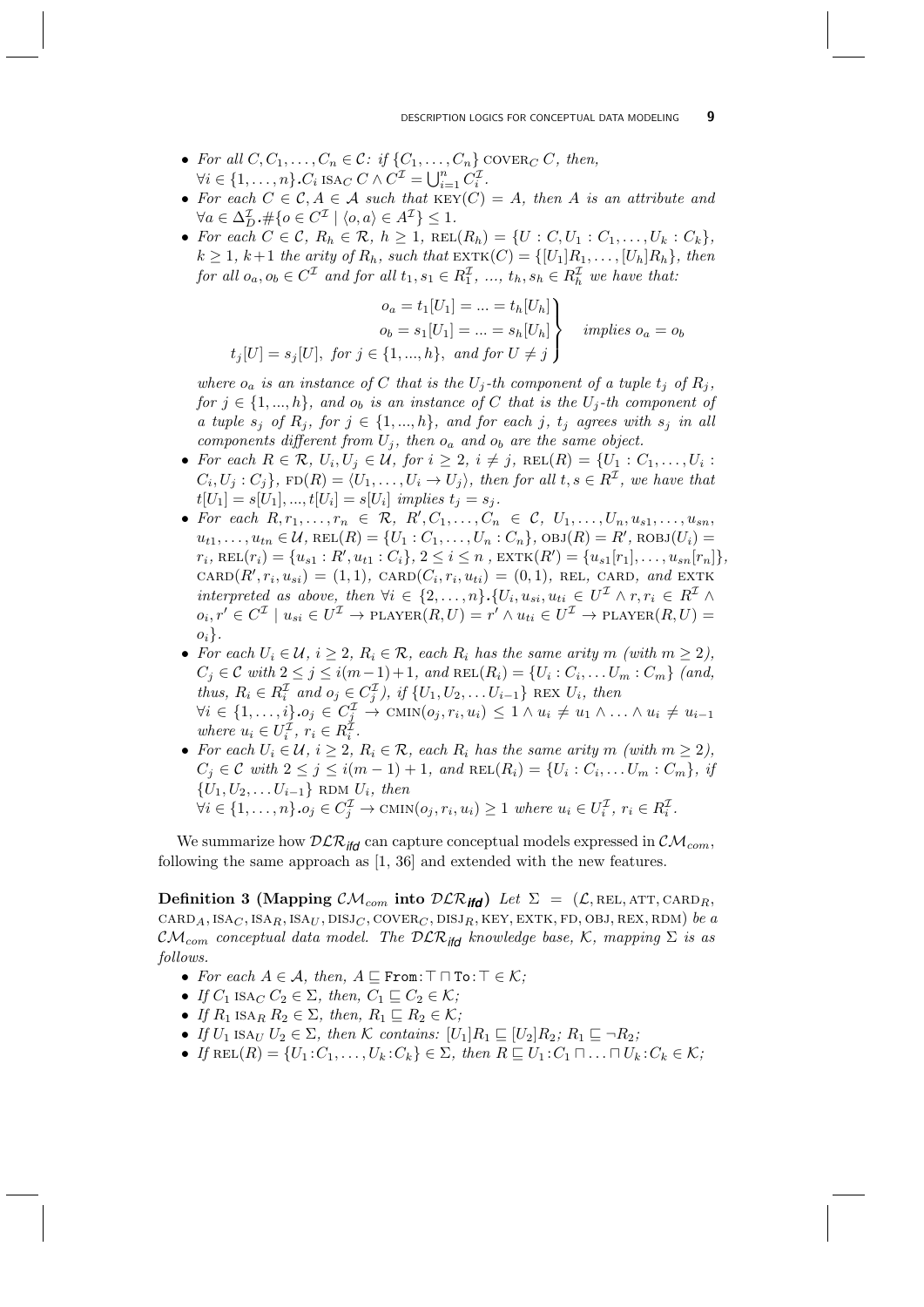- 10 ONTOLOGY-DRIVEN FORMAL CONCEPTUAL DATA MODELING FOR BIOLOGICAL DATA ANALYSIS
	- If  $\text{ATT}(C) = \{A_1 : D_1, \ldots, A_h : D_h\} \in \Sigma$ , then,  $C \subseteq \exists \text{[From} | A_1 \sqcap \ldots \sqcap$  $\exists$ [From] $A_h \sqcap \forall$ [From] $(A_1 \rightarrow \texttt{To} : D_1) \sqcap ... \sqcap \forall$ [From] $(A_h \rightarrow \texttt{To} : D_h) \in \mathcal{K}$ ;
	- If CARD $_C(C, R, U) = (m, n) \in \Sigma$ , then,  $C \sqsubseteq \exists^{\geq m}[U]R \sqcap \exists^{\leq n}[U]R \in \mathcal{K}$ ;
	- If CARD<sub>A</sub> $(C, A) = (m, n) \in \Sigma$ , then,  $C \sqsubseteq \exists^{\geq m}[U]R \sqcap \exists^{\leq n}[U]R \in \mathcal{K}$ ;
	- If  $\{C_1,\ldots,C_n\}$  DISJ $_C C \in \Sigma$ , then K contains:  $C_1 \sqsubseteq C \sqcap \neg C_2 \sqcap \ldots \sqcap \neg C_n$ ,  $C_2 \sqsubseteq C \sqcap \neg C_3 \sqcap \ldots \sqcap \neg C_n, \ldots, C_n \sqsubseteq C;$
	- If  $\{R_1, ..., R_n\}$ DISJ $R \in \Sigma$ , then K contains:  $R_1 \sqsubseteq \neg R_2 \sqcap ... \sqcap \neg R_n$ ,  $R_2 \sqsubseteq$  $\neg R_3 \sqcap \ldots \sqcap \neg R_n, \ldots, R_{n-1} \sqsubseteq \neg R_n;$
	- If  $\{C_1, \ldots, C_n\}$  COVER $_C C \in \Sigma$ , then K contains:  $C_1 \sqsubseteq C, \ldots, C_n \sqsubseteq C$ ;  $C \sqsubseteq C_1 \sqcup \ldots \sqcup C_n;$
	- If  $\text{KEY}(C) = A \in \Sigma$ , then, K contains:  $C \sqsubseteq \exists^{=1}[\text{From}]A; \top \sqsubseteq \exists^{\leq 1}[\text{To}](A \sqcap$  $[From]: C);$
	- If  $\text{EXTK}(C) = \{ [U_1]R, \ldots, [U_h]R_h \} \in \Sigma$ , then K contains: (id  $C$  [U<sub>1</sub>] $R_1, \ldots, [U_h]R_h$ );
	- If  $FD(R) = \langle U_1, \ldots, U_i \rightarrow j \rangle \in \Sigma$ , then K contains: (fd R  $U_1, \ldots, U_i \rightarrow j$ );
	- If  $OBJ(R) = R'$ , then K contains:  $(id \ R' [u_{s1}]r_1, \ldots, [u_{sn}]r_n)$ ;  $R' \sqsubseteq \exists [u_{s1}]r_1 \sqcap (\leq 1[u_{s1}]r_1) \sqcap \forall [u_{s1}](r_1 \Rightarrow (u_{t1} : C_1)) \sqcap$  $\exists [u_{s2}]_{r_2} \sqcap (\leq 1[u_{s2}]_{r_2}) \sqcap \forall [u_{s2}](r_2 \Rightarrow (u_{t2} : C_2)) \sqcap$ . . .

 $\exists [u_{sn}]r_n \sqcap (\leq 1[u_{sn}]r_n) \sqcap \forall [u_{sn}](r_n \Rightarrow (u_{tn}:C_n));$ 

- If  $\{U_1, U_2, \ldots U_{i-1}\}$  REX  $U_i \in \Sigma$ , then K contains:  $C \sqsubseteq (\exists^{\leq 1}[U_1]R_1 \sqcup \ldots \sqcup$  $\exists^{\leq 1}[U_i]R_i);$   $[U_1]R_1 \sqsubseteq \neg [U_2]R_2 \sqcap \ldots \sqcap \neg [U_{i-1}]R_{i-1},$   $[U_2]R_2 \sqsubseteq \neg [U_3]R_3 \sqcap \ldots \sqcap$  $\neg[U_{i-1}]R_{i-1}, \dots, [U_{i-1}]R_{i-1} \sqsubseteq \neg[U_i]R_i;$
- If  $\{U_1, U_2, \ldots U_{i-1}\}$  RDM  $U_i \in \Sigma$ , then K contains:  $C \sqsubseteq (\exists^{\geq 1}[U_1]R_1 \sqcup \ldots \sqcup$  $\exists^{\geq 1}[U_i]R_i)$ ;  $[U_1]R_1 \sqsubseteq \neg [U_2]R_2 \sqcap \ldots \sqcap \neg [U_{i-1}]R_{i-1}$ ,  $[U_2]R_2 \sqsubseteq \neg [U_3]R_3 \sqcap \ldots \sqcap$  $\neg[U_{i-1}]R_{i-1},\ldots,[U_{i-1}]R_{i-1} \sqsubseteq \neg[U_i]R_i;$

Thus,  $\mathcal{CM}_{com}$  has an equi-satisfiable  $\mathcal{DLR}_{ifd}$  knowledge base and therewith we can avail of the nice computational properties of  $D\mathcal{LR}_{\mathit{iff}}$  [9, 13]. One could have chosen another expressive DL language as formal foundation, such as OWL 2 DL [50] with a corresponding mapping to a  $\mathcal{CM}_{com}^{\prime}$ . However, such a  $\mathcal{CM}_{com}^{\prime}$  would have REL restricted to binaries, it would not have EXTK, FD, OBJ, REX, and RDM, but gained the option to represent transitivity, reflexivity, irreflexivity, asymmetry, and symmetry. Those gains with the relational properties, however, are useful only to formalize ORM's ring constraints and come at the cost of 2NExpTime complexity in concept and theory satisfiability  $(DLR<sub>ifd</sub>)$  is in ExpTime). There are always tradeoffs in a formalization, and the priority here is being able to deal with the core features of conceptual data modeling languages before extending one's horizon. As we shall see in Section 1.2.2,  $\mathcal{CM}_{com}$  is the greatest common denominator by capturing most or all features of EER, UML Class Diagrams, and ORM.

# 1.2.2 EER, UML, and ORM in terms of  $\mathcal{CM}_{com}$

With the formal apparatus in place, we now can consider definitions of EER, UML, and ORM 2 in terms of  $\mathcal{CM}_{com}$ . The rationale for the exact combination of constraints has been explained and discussed in detail elsewhere [36] (e.g., regarding UML's OCL [55], aggregation [41], and identification [40]). The "<sup>-</sup>" in " $_{ORM2}$ <sup>-"</sup> is due to, mainly, ORM's undecidability due to constraints over  $k$  roles over an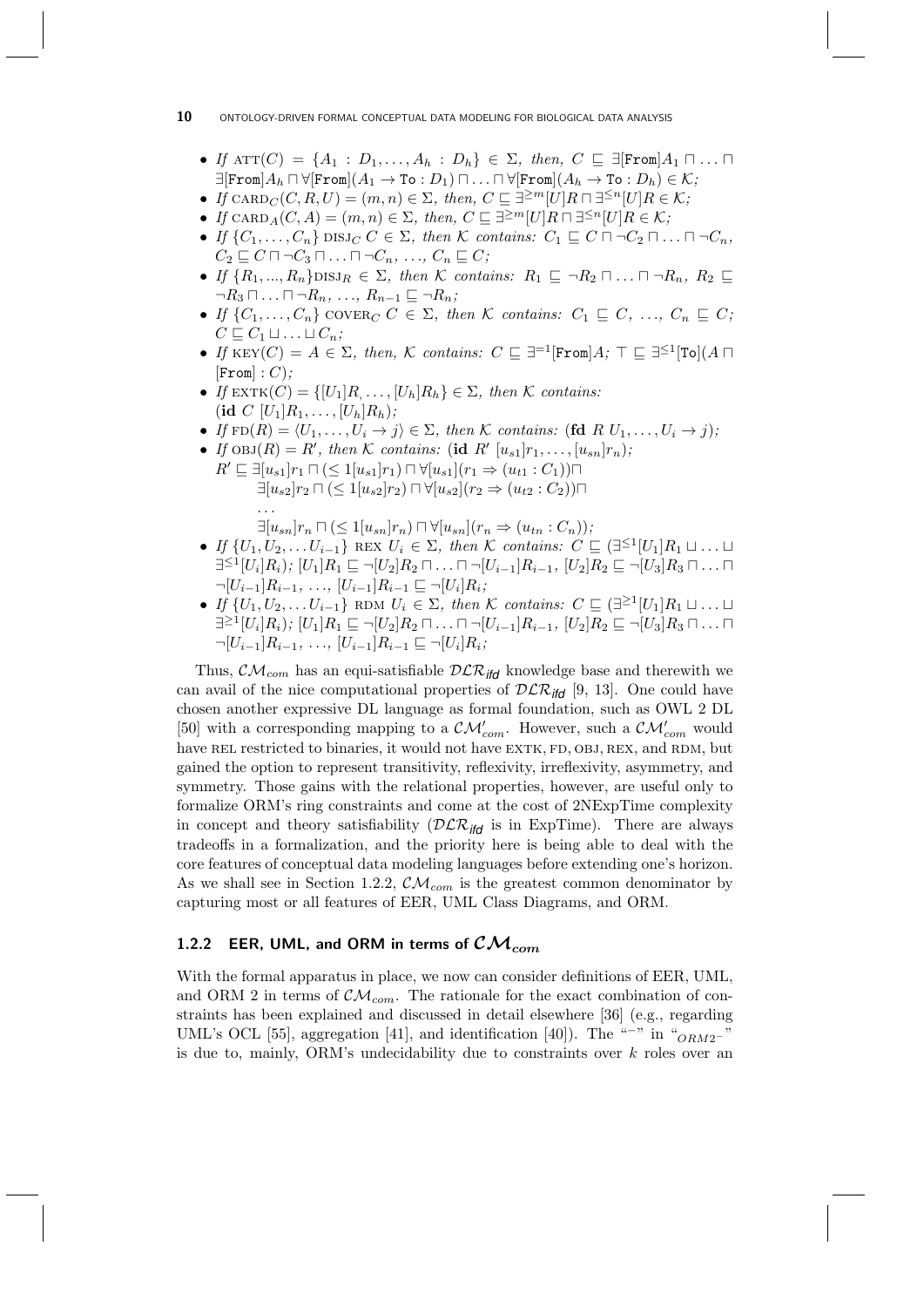n-ary relation,  $n \geq 3$ , and  $k < n$  [38], and the unknown computational complexity of antisymmetry (the fine-grained arguments are beyond the current scope). The important point here is to have basic definitions so as to focus on language features and the ontology-driven aspects.

**Definition 4** ( $\mathcal{CM}_{EER}$ ) A  $\mathcal{CM}_{EER}$  conceptual data model is a tuple  $\Sigma = (\mathcal{L}, \text{REL}, \text{ATT}, \text{CARD}_B, \text{ISA}_C, \text{DISJ}_C, \text{COVER}_C, \text{KEY}, \text{EXTK})$ adhering to  $\mathcal{CM}_{com}$  syntax and semantics.

## **Definition 5** ( $\mathcal{CM}_{UML}$ ) A  $\mathcal{CM}_{UML}$  conceptual data model is a tuple

 $\Sigma = (\mathcal{L}, \text{REL}, \text{ATT}, \text{CARD}_R, \text{ISA}_C, \text{ISA}_R, \text{DISJ}_C, \text{COVER}_C, \text{EXTK}, \text{FD}, \text{OBJ}, \text{PW})$ adhering to  $\mathcal{CM}_{com}$  syntax and semantics, except for the aggregation association PW, with syntax PW =  $\{U_1: C_1, U_2: C_2\}$ , that has no defined semantics.

## **Definition 6** A  $CM_{ORM2}$ – conceptual data model is a tuple

 $\Sigma = (\mathcal{L}, \text{REL}, \text{ATT}, \text{CARD}_R, \text{CARD}_A, \text{ISA}_C, \text{ISA}_R, \text{ISA}_U, \text{DISJ}_C, \text{COVER}_C, \text{KEY}, \text{EXTK},$  $FD, OBJ, DISJ_R, REX, RDM)$ 

adhering to  $\mathcal{CM}_{com}$  syntax and semantics.

There is a notable difference between  $\mathcal{CM}_{EER}$ ,  $\mathcal{CM}_{UML}$ , and  $\mathcal{CM}_{ORM2}$ -. Although it is possible to include  $\text{ISA}_U$  for UML's association ends in  $\mathcal{CM}_{UML}$  and interpret the OMG standard [52] liberally on keys (key and extk; see [40] for a discussion) and attributes (by modeling them external to the class so that one can use  $CARD_A$ ), this is yet to be refined in the standard and implemented in the CASE tools. From an HCI perspective, a less expressive language may be pleasing for a novice modeler, but it is worth noting that extensions have been deemed necessary [34] and were proposed for EER to address better the requirements of molecular biologists [21] (discussed in Section 1.3). Here we illustrate two modeling aspects—role exclusion and ternaries—and their solutions with  $\mathcal{CM}_{com}$ .

## Example 2 (Modeling features in the graphical and formal languages)

Let us take Kazic's complaint on not being able to represent thymidine phosphorylase binding with thymidine or phosphate [33]. This requires an exclusion constraint over roles (REX), which is possible to represent with ORM and  $\mathcal{CM}_{ORM2}$ , as demonstrated in Figure 1.4-A, but not in the EER or UML graphical syntax. Formally, we have {bindsT, bindsP} REX binds in  $\mathcal{CM}_{com}$ , and thus the  $D\mathcal{LR}_{\mathsf{ifd}}$ knowledge base  $K$  contains

 ${\tt ThymidinePhosphorylase} \sqsubseteq (\exists^{\leq 1} [{\tt bindsT}] {\tt binds}_1 \sqcup \exists^{\leq 1} [{\tt bindsP}] {\tt binds}_2),$ 

# $[bindsT]binds_1 \sqsubset \neg[bindsP]binds_2.$

Clearly, the formal foundation now underpinning EER and UML with  $\mathcal{CM}_{EER}$  and  $\mathcal{CM}_{UML}$  permits one to add such constraints to the respective graphical language.

The widely noted OWL shortcoming of n-ary relationships with  $n > 3$  can be handled easily in  $\mathcal{CM}_{com}$ , because we can with  $\mathcal{DLR}_{\mathit{iff}}$ . Figure 1.4-B depicts a ternary for recording epidemiological data on the path of infection of particular HIV subtypes from Donor to Recipient, which is represented in  $\mathcal{CM}_{com}$  as  $REL(HIV transmission) = \{ \text{object} : HIV \text{subtype}, \text{from} : Donor, \text{to} : Recipient \},\$ where object, from and to are the roles played by the objects (not depicted in Figure 1.4-B). The corresponding translations into  $D\mathcal{LR}_{\mathsf{ifd}}$  is:

HIVtransmission  $\sqsubseteq$  [object]HIVsubtype  $\sqcap$  [from]Donor  $\sqcap$  [to]Recipient.  $\diamondsuit$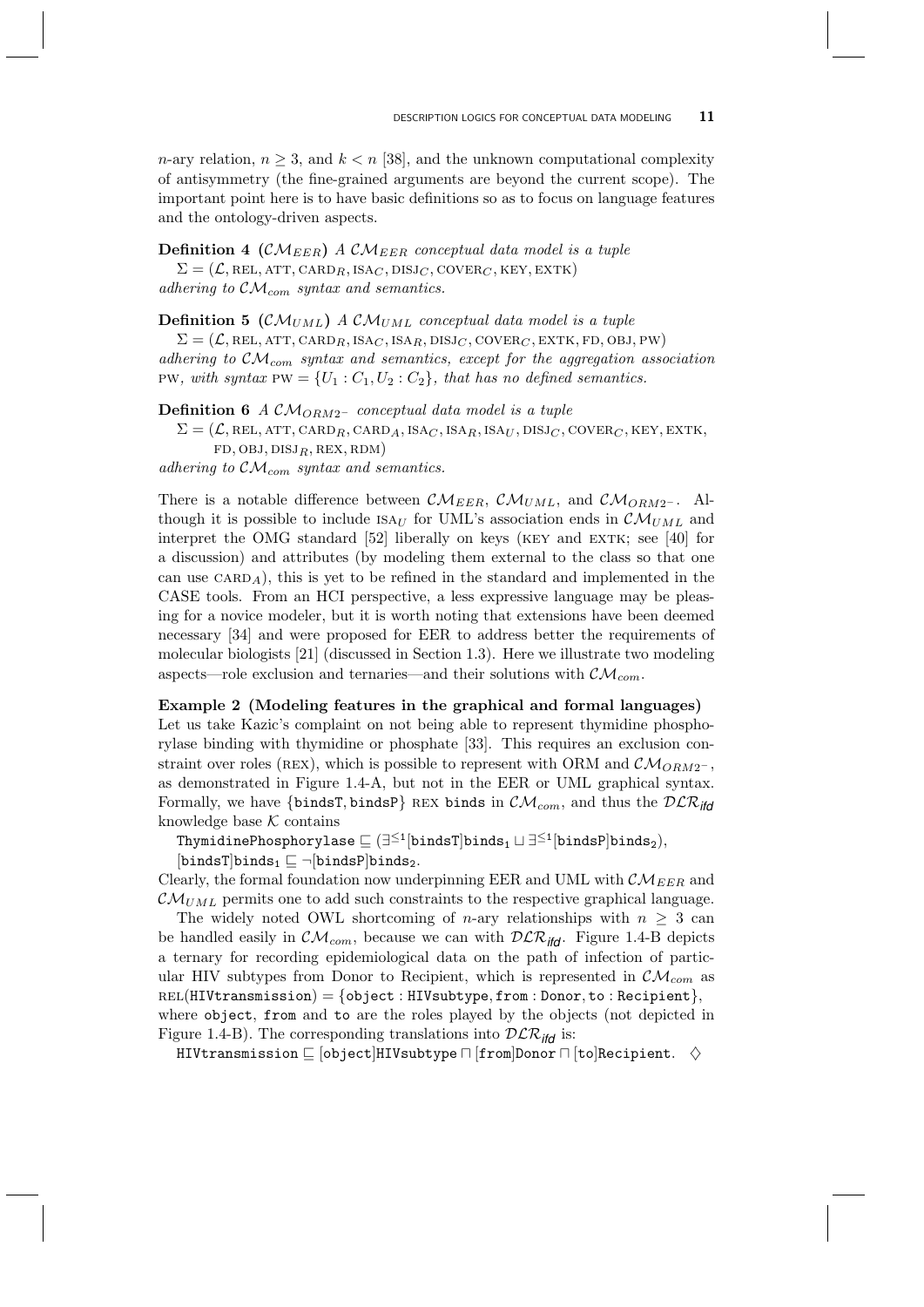

Figure 1.4 ORM2 examples. A: role exclusion, which cannot be represented in standard UML and EER; B: ternary relation, which cannot be represented fully in OWL.

Such differences in both graphical syntax and the underlying formalization are being investigated [1, 9, 16, 36, 38, 55] and proof-of-concept implementations exist [22, 56]. What they have in common is the use of a decidable logic language so as to guarantee that the reasoning services terminate. We will look at several reasoning scenarios in Section 1.4.1.

# 1.3 EXTENSIONS

The need for extensions of conceptual data modeling languages clearly depends on which language one chooses to extend, because each one differs in expressiveness, as we have seen in the previous section. In addition to the expressiveness within  $DLR_{ifd}$ —say, adding KEY or ISA<sub>U</sub> to  $CM_{UML}$  (hence, to UML)—one can add features to the language that go beyond DLR*ifd* or even beyond first order predicate logic. Such extensions are motivated by the identification of what to represent and how in order to better capture the subject domain semantics. We shall look first at the former, which concerns incorporating notions of Ontology that generally require extensions to the language, which will be addressed afterward.

## 1.3.1 Ontology-driven modeling

The case for ontology-driven conceptual data modeling is described in some detail in [26, 27]: notions from philosophy can be used to solve modeling issues, improve conceptual data models, and provide explanations why one representation of a piece of information is better than another. Methodologically, this can be done by  $(i)$  providing a solution to a recurring modeling problem,  $(ii)$  using an ontology to generate several conceptual data models (preliminary solutions are described in  $[20, 32, 61]$ , and  $(iii)$  integrating (a section of) an ontology into the conceptual data model that subsequently is converted into data in the database; they were depicted in bold-face with respect to the traditional waterfall methodology of database and software development in Figure 1.2. The first two options are young fields of research, whereas the third option is used widely in bioinformatics databases where, e.g., the Kyoto Encyclopedia of Genes and Genomes (KEGG) [44] or the Gene Ontology (GO) [24] are used for annotation of gene products, thereby linking primary and boutique databases, such as Uniprot [62] and the Horizontal Gene Transfer DataBase (HGT-DB) [23].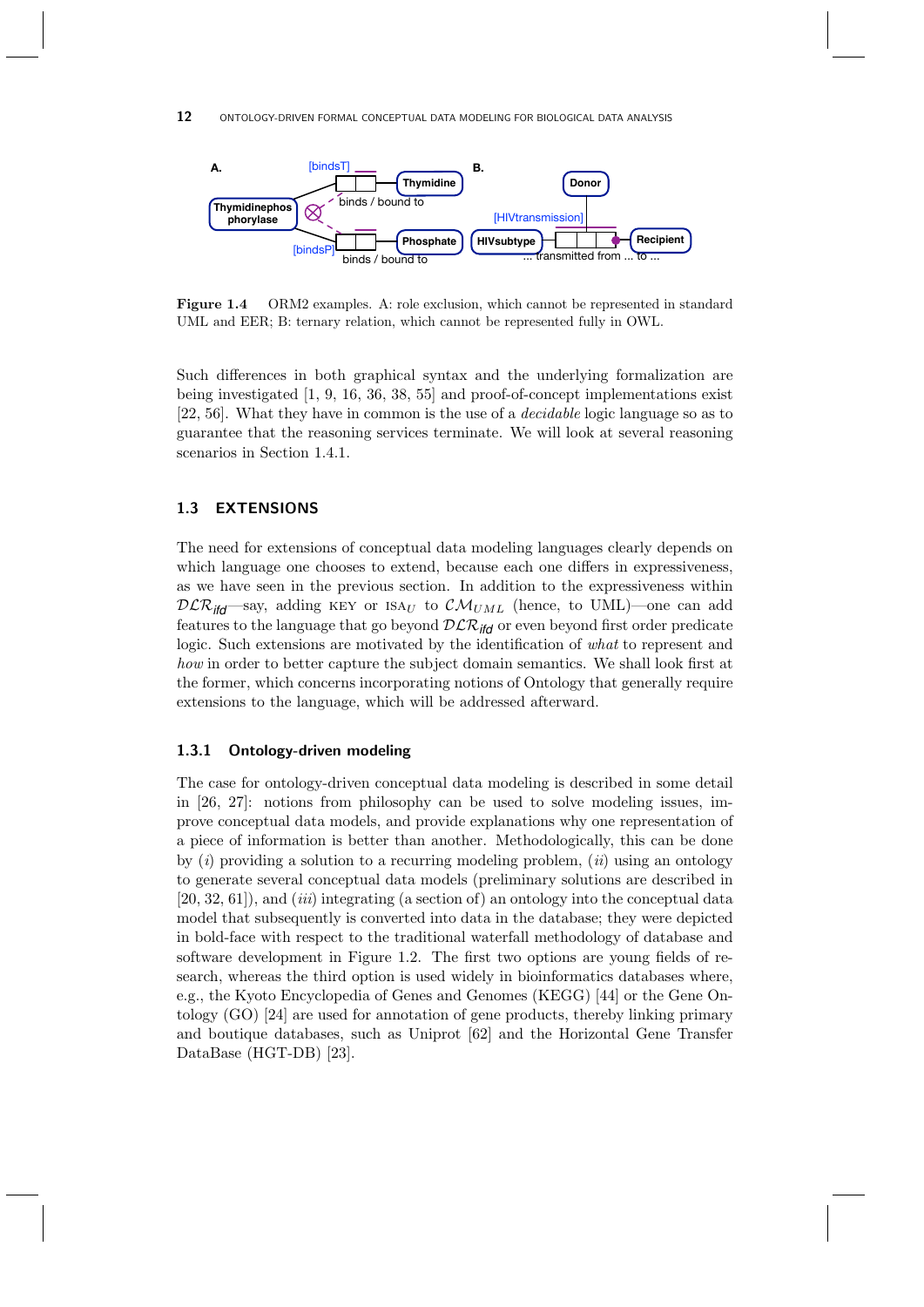Option (i) considers (re-)usable components of foundational ontologies such as the Descriptive Ontology for Linguistic and Cognitive Engineering (DOLCE) [49], Basic Formal Ontology (BFO) [10], or General Formal Ontology (GFO) [31], being the high-level categories and generic relationships, such as the distinction between endurants and perdurants, and relationships like parthood, participation, and dependency. It provides modeling guidance, and informs and refines language features, such as relational properties like transitivity, positionalism of relations, and identification mechanisms. In all cases, it offers answers how to best represent some piece of information and provides justifications why. The most prominent results of ontology-driven modeling to solve a recurring modeling issue is that of part-whole relations [3, 4, 29, 35, 41]. These refinements deal both with clarifying the different types of part-whole relations and how the entities participate the relation. The part-whole relations can be structured in a hierarchy [41], which, in turn, contributes to correct usage and deductions in the conceptual data model and, if linked to data, enhances capabilities for information retrieval.

Example 3 (Ontology-driven conceptual data modeling: parthood) A cell nucleus is spatially contained in an eukaryotic cell, but not a structural part of it, whereas the region occupied by the nucleus is proper part of the region occupied by the eukaryotic cell it contains (proper parthood implies proper containment, but not vice versa). A cell receptor is a structural part of a cell wall's lipid bi-layer but not a proper part, because part of the receptor is external to it.

Let  $REL(hasStructuralPart) = \{whole : 3-Chlorobenzoate, part : Benzene\}$ and hasStructuralPart  $ISA_R$  hasPart, then a query "retrieve all molecules that hasPart some Benzene" will have in the query answer 3-Chlorobenzoate despite it not being represented explicitly: it is inferred thanks to the  $ISAR$  assertion. A query "retrieve all molecules that hasStructuralPart some Benzene" will not return enzyme-substrate complexes involving benzene rings where the benzene ring is spatially contained in the 'hole' or lock of the receptor in the receptor-ligand interaction; hence, with a differentiation between parthood and containment (among others), the query answer will not contain false positives or noisy information.  $\diamondsuit$ 

In addition to refining particular relationships, there are guidelines from Ontology and AI to design a good taxonomy, such as using ideas from the OntoClean method [28]. OntoClean relies on meta-level properties, such as rigidity, and the foundational ontologies help identifying the nature of the class or relationship under consideration. For instance, Protein has the property of being rigid (each individual object that is member of a Protein class is a protein for its entire existence), whereas Enzyme is anti-rigid (each individual enzyme is not necessarily always an enzyme), and an anti-rigid class cannot subsume a rigid one. Hence, one should not have Protein ISA<sub>G</sub> Enzyme in the model, but Enzyme ISA<sub>G</sub> Protein instead. Digging deeper, we see that the essential property of an enzyme is to catalyze a reaction, which is the *function* or *role* that the molecule performs, and it may be that at some point in time that protein still exists but is somehow defective in its functioning as enzyme. Similarly, one might encounter Tetanospasmin  $ISA<sub>c</sub> Zinc-Endopeptidase$ and Zinc-Endopeptidase  $ISA<sub>C</sub>$  Toxin in a conceptual data model: tetanospasmin is indeed a zinc-endopeptidase and a toxin produced by *Clostridium tetani*, but it only has the role of being a toxin in humans, as C. tetani uses the enzyme in its natural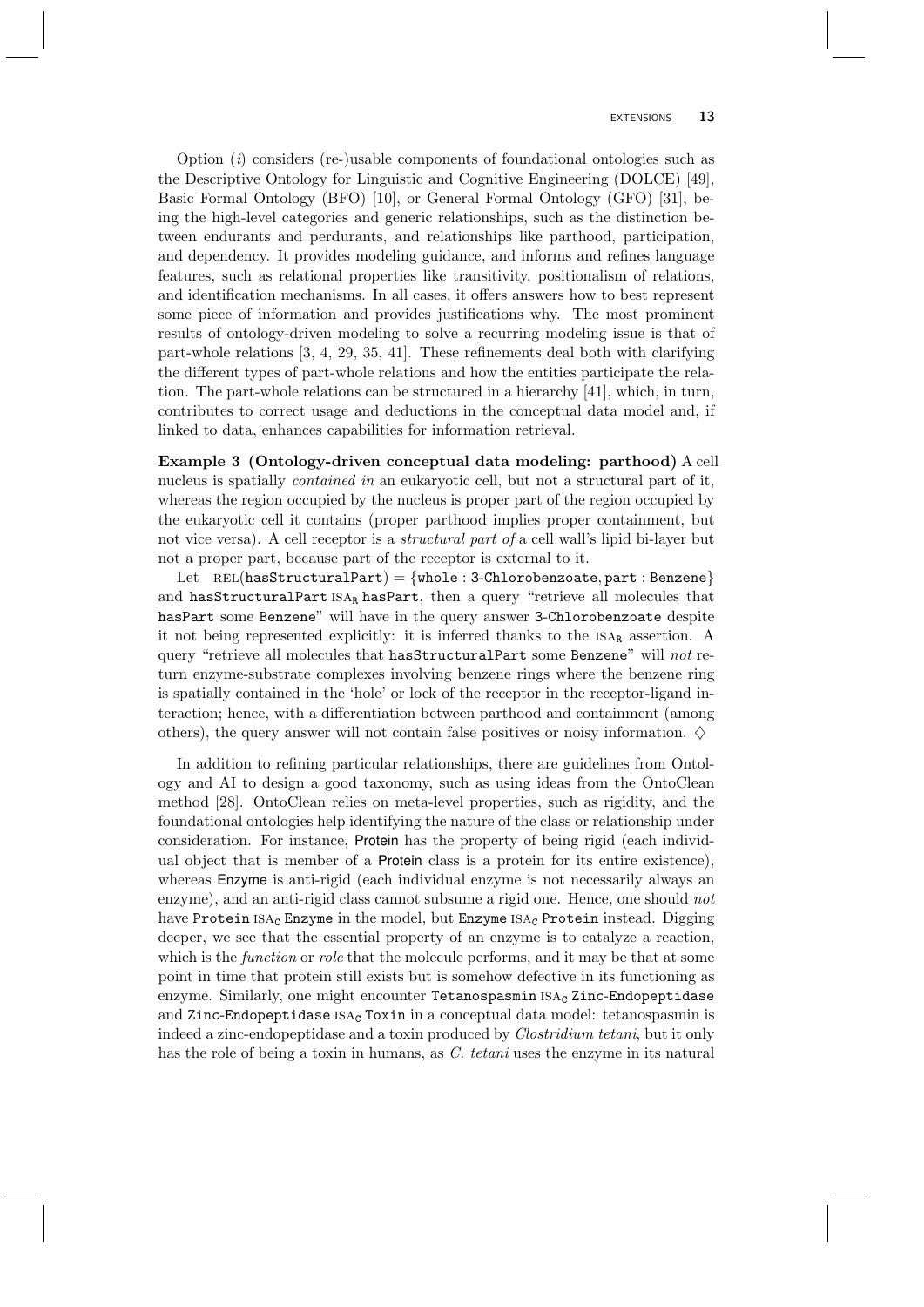functioning of the cell. A solution pattern to better model this type of information is provided by a foundational ontology: one creates a hierarchy for rigid properties and one for anti-rigid ones that, in turn, inhere in or depend on the rigid ones, thereby distinguishing between what it structurally is and what it functionally *does*, which leads to an assertion like  $REL(inheresIn) = {role: Enzyme, bearer: Protein}.$ Fortunately, one does not have to start from scratch anymore with such analyses in the subject domain of molecular biology, as several ontologies exist that take this approach (e.g., BioTop [8]), which can be used in the way as outlined in option  $(ii)$  in the introduction of this section. Overall, this will result in better conceptual data models, which is illustrated in the next example for catalytic reactions.

Example 4 (Ontology-driven conceptual data modeling: catalysis) Catalysis has three principal participants: molecule(s) in, out, and the enzyme that catalyzes the reaction. Elmasri et al. [21] proposes a "process relationship" in EER to represent the static (atemporal) aspects of chemical processes, which is depicted in Figure 1.5-A, which can be scaled up trivially to multiple inputs, outputs, and/or catalysts. However, the three entities are all molecules and, more importantly, some molecule can be both an Einput and an Eoutput in different reactions or the Eoutput molecule is also the Ecatalyst (autocatalytic reaction). Modeling the molecule's roles in a certain situation as different entity types results in duplication of data, which, in turn, leads to inconsistencies or 'dirty' data in the database or application. The minimalist approach that avoids these problems is shown in Figure 1.5-B, but it is unsatisfactory due to its lack of detail. To really solve it, we use a foundational ontology for modeling guidance, and the Basic Formal Ontology [10] and Relation Ontology [60] in particular. Then, the molecule's structural characteristics—like being a Protein consisting of amino acids—are distinguished from the role it plays—like Enzyme—and matched with entity types in BFO: Protein  $ISA<sub>C</sub>$  Molecule, Molecule  $ISA<sub>C</sub>$  Object, and Enzyme  $ISA<sub>c</sub> Role$ , which are related through a refinement of the RO inherence relation such that role  $ISA_R$  inherence,  $REL(role) = \{role : Enzyme, bearer :$ Protein}, and CARD(Enzyme, role, role) = 1..1. Object's superclass in BFO is IndependentContinuant (IC), and Role's superclasses are RealizableEntity, SpecificallyDependentContinuant, and DependentContinuant, and, more generally with respect to the RO, REL(inherence) =  $\{role : DC, bearer : IC\}$ . Practically in the conceptual data model, the two branches from the BFO hierarchy can be added in whole or in abbreviated form, which is indicated with the dashed lines and rectangles in Figure 1.5-C. This conceptual model fragment already solves the problem of data duplication that would occur with a database based on the conceptual model from Figure 1.5-A and facilitates querying such that the query answer will have less noisy results (see also Examples 3 and 6).  $\diamondsuit$ 

## 1.3.2 More expressive languages

Multiple extensions to conceptual data modeling languages exist, of which the most interesting one from a molecular biology perspective is the temporal dimension, i.e., to have a means to specify unambiguously what changes, how, and under which conditions. This can be an object instantiating different classes at different points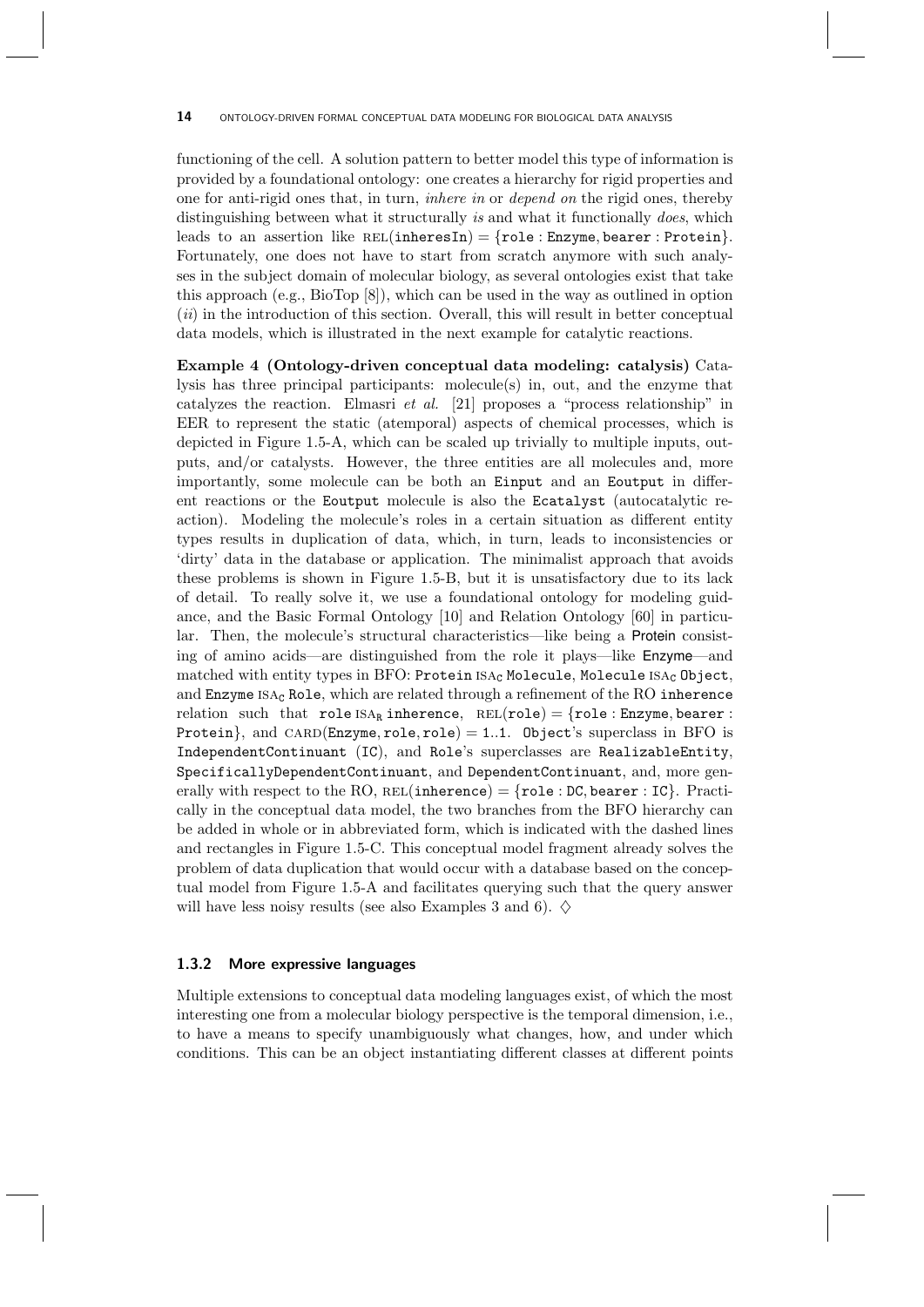

Figure 1.5 Static aspects of modeling single processes (catalytic reactions) in EER. A: Elmasri et al.'s [21] proposal, with input, output and catalyst molecules; B: The essential roles played; C: An example of a more refined representation of catalysis, informed by ontology, where the dashed entities and subsumption relationships are a fragment of BFO.

in time (called object migration), attributes that hold for a specific duration, or the relation between objects changes (relation migration). For instance, each immune system cell Macrophage must have been an instance of Monocyte beforehand, i.e., it "dynamically evolved" (DEV<sup>-</sup>) [37], the value for DNA's attribute hasFoldingState changes to unfolded only for the duration that it is being transcribed, and the enzyme inheres in the molecule that is also a substrate in an autocatalytic reaction, so the interaction "dynamically extends" (RDEX) [42] to autoCatalysis, where RDEX can be defined using a temporal interpretation [42]:

$$
\mathbf{R} \text{ RDEX } \mathbf{R}' \text{ if and only if } \langle o_1, o_2 \rangle \in \mathbf{R}^{\mathcal{I}(t)} \to \exists t' > t. \langle o_1, o_2 \rangle \in \mathbf{R}'^{\mathcal{I}(t')} \tag{1.1}
$$

where R, R' are relationships,  $t, t' \in \mathcal{T}_p$  and  $\mathcal{T}_p$  is a set of time points, and  $\mathcal{I}^{(t)}$  the interpretation function for a given snapshot of the state of affairs at that time. An elegant extension to  $\mathcal{CM}_{com}$  can handle this (introduced below), so that the conceptual data model contains assertions such as  $REL(role) = \{ \text{bearer} : \text{RMAmolecule}, \text{role} : \}$  $Ribozyme\}$  and  $REL(autocatalysis) = {substrate : RNAmolecule, catalyst :}$ Ribozyme}, and such that role RDEX autoCatalysis holds. Another typical challenge is how to represent metabolic pathways or genetics' Central Dogma with its part-processes in a specific sequence.

To cater for the representation of this kind of information, the first questions to answer are: which fundamental aspects involving time have to be represented, which language features does it require, and how to do that in a conceptual data model in such a way that it can be stored by the software and checked on consistency? Extant proposals include adding an ordered bag to EER to represent a notion of sequence of events [21] and using UML's sequence and activity diagrams (to model SARS-CoV infection) [58] that can represent processual information, although the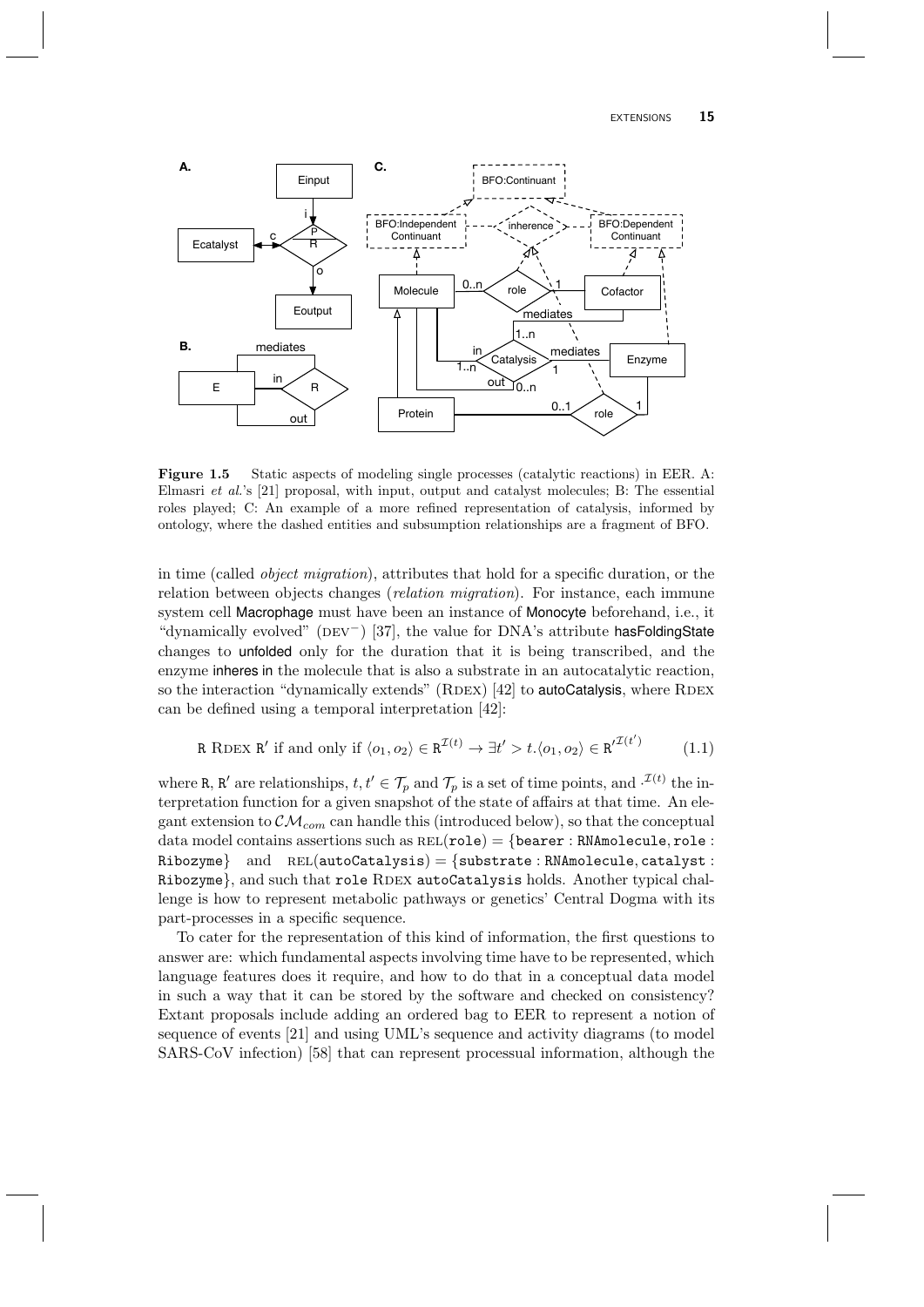UML diagrams have no formal foundation. Both proposals, however, do not let one represent concurrent reactions, detect inconsistencies (e.g., contain a cycle where there should not be one), or derive implicit information about such dynamic information. To be able to do so, one has to be able to represent the reactions as  $n$ -ary relationships, which can be represented in  $\mathcal{CM}_{com}$ , and formalize notions such as 'precedes', 'during' and similar natural language terms, which requires a language extension. For instance, we have to include somehow that "a immediately precedes  $\mathbf{b}^n$  means that we have not only  $(\mathsf{a}, t)$  and  $(\mathsf{b}, t')$  but also for each time point that  $\neg \exists t'' \cdot t \leq t'' \leq t'$  and  $t \neq t'$ , where  $t, t', t'' \in \mathcal{T}_p$ . One can formalize "a during b" and the other 11 Allen temporal relations using the same approach. MADS [53] for spatio-temporal conceptual data modeling is fairly comprehensive, though its inclusion of temporal knowledge representation has been extended informed by a  $D\mathcal{LR}_{US}$  foundation that also has a mapping to the temporally extended EER, called  $\mathcal{ER}_{VT}$  [5].  $\mathcal{DLR}_{US}$  is in the same DL family as  $\mathcal{DLR}_{\textit{itd}}$ , but it does not have the "ifd" features—hence, compared to  $\mathcal{CM}_{com}$ , it will not have EXTK, FD, and OBJ—and instead has temporal classes, relationships, attributes, and evolution constraints to specify what changes, and how. Let us briefly illustrate this for temporal classes. A fragment of the  $DLR_{US}$  syntax is:

$$
C \rightarrow \top | \perp | A | \neg C | C_1 \sqcap C_2 | C_1 \sqcup C_2 | \exists^{\leq k} [U_j] R |
$$
  
\n
$$
\Diamond^+ C | \Diamond^- C | \Box^+ C | \Box^- C | \oplus C | \ominus C | C_1 U C_2 | C_1 S C_2
$$

where the first line is the same as what we have seen for  $DLR$  and the second line introduces the temporal operators. The semantics of these operators are as follows. First, the Until and Since operators, where  $(u, v) = \{w \in \mathcal{T} \mid u < w < v\}$ :  $(C_1 \mathcal{U} C_2)^{\mathcal{I}(t)} = \{ d \in \top^{\mathcal{I}(t)} | \exists v > t.(d \in C_2^{\mathcal{I}(v)} \land \forall w \in (t, v).d \in C_1^{\mathcal{I}(w)}) \};$ 

$$
(C_1 \mathcal{S} C_2)^{\mathcal{I}(t)} = \{ d \in \top^{\mathcal{I}(t)} | \exists v < t. (d \in C_2^{\mathcal{I}(v)} \land \forall w \in (v, t). d \in C_1^{\mathcal{I}(w)}) \}.
$$

 $(C_1 S C_2)^{\mathcal{I}(t)} = \{ d \in \mathcal{T}^{\mathcal{I}(t)} \mid \exists v < t.(d \in C_2^{\mathcal{I}(v)} \land \forall w \in (v, t).d \in C_1^{\mathcal{I}(w)}) \}.$ <br>Second, U and S together with  $\perp$  and  $\top$  suffice to define the other ones: the temporal operator  $\diamond^+$  (some time in the future) as  $\diamond^+C \equiv \top U C$ ,  $\oplus$  (at the next moment) as  $\oplus C \equiv \perp U C$ , and likewise for their past counterparts  $\diamond^-$  (some time in the past) as  $\Diamond$ −C  $\equiv \top S C$  and  $\ominus$  (at the previous moment) as  $\ominus C \equiv$  $\perp$  S C. The operators  $\Box^+$  (always in the future) and  $\Box^-$  (always in the past) are the duals of  $\diamond^+$  and  $\diamond^-$  (some time in the past), respectively, i.e.,  $\square^+C \equiv$  $\neg \Diamond^+ \neg C$  and  $\Box^- C \equiv \neg \Diamond^- \neg C$ , and, finally, the operators  $\diamond^*$  (at some moment) and its dual  $\Box^*$  (at all moments) can be defined as  $\diamond^* C \equiv C \sqcup \diamond^+ C \sqcup \diamond^- C$ and  $\Box^*C \equiv C \sqcap \Box^+C \sqcap \Box^-C$ , respectively. This is similar for relationships in  $DLR_{US}$ . Then, we can perform the same procedure as for  $CM_{com}$ : generate a fixed textual version for  $\mathcal{CM}^-_{com}$ +temporal extension, <sup>t</sup>CM (alike Definition 1), declare a mapping from  ${}^t\mathcal{CM}$  to a graphical syntax for the temporal operators, fix the semantics (alike Definition 2), and declare a mapping (alike Definition 3) to show that for each <sup>t</sup>CM there is an equi-satisfiable  $DLR_{US}$  knowledge base. This has been done already for EER without EXTK, FD and OBJ [5] (named  $\mathcal{ER}_{VT}$ ), which we shall not repeat here, but illustrate with the aforementioned examples. The "RDEX" of aforementioned assertion role RDEX autoCatalysis can be added to the language's syntax (to a Definition 1' for  ${}^tC\mathcal{M}$ ), the semantics as in Eq. 1.1 aded to a Definition 2', and a mapping into  $DLR_{\mathcal{US}}$  as  $R \sqsubseteq \Diamond^+ R'$  added to a Definition 3'. The dynamic evolution constraint for classes is represented syntactically as  $C$  DEV C', has a semantics of  $o \in C^{\mathcal{I}(t)} \to \exists t' > t.o \in C^{\mathcal{I}(t')} \land o \notin C^{\mathcal{I}(t')}$ , and is mapped into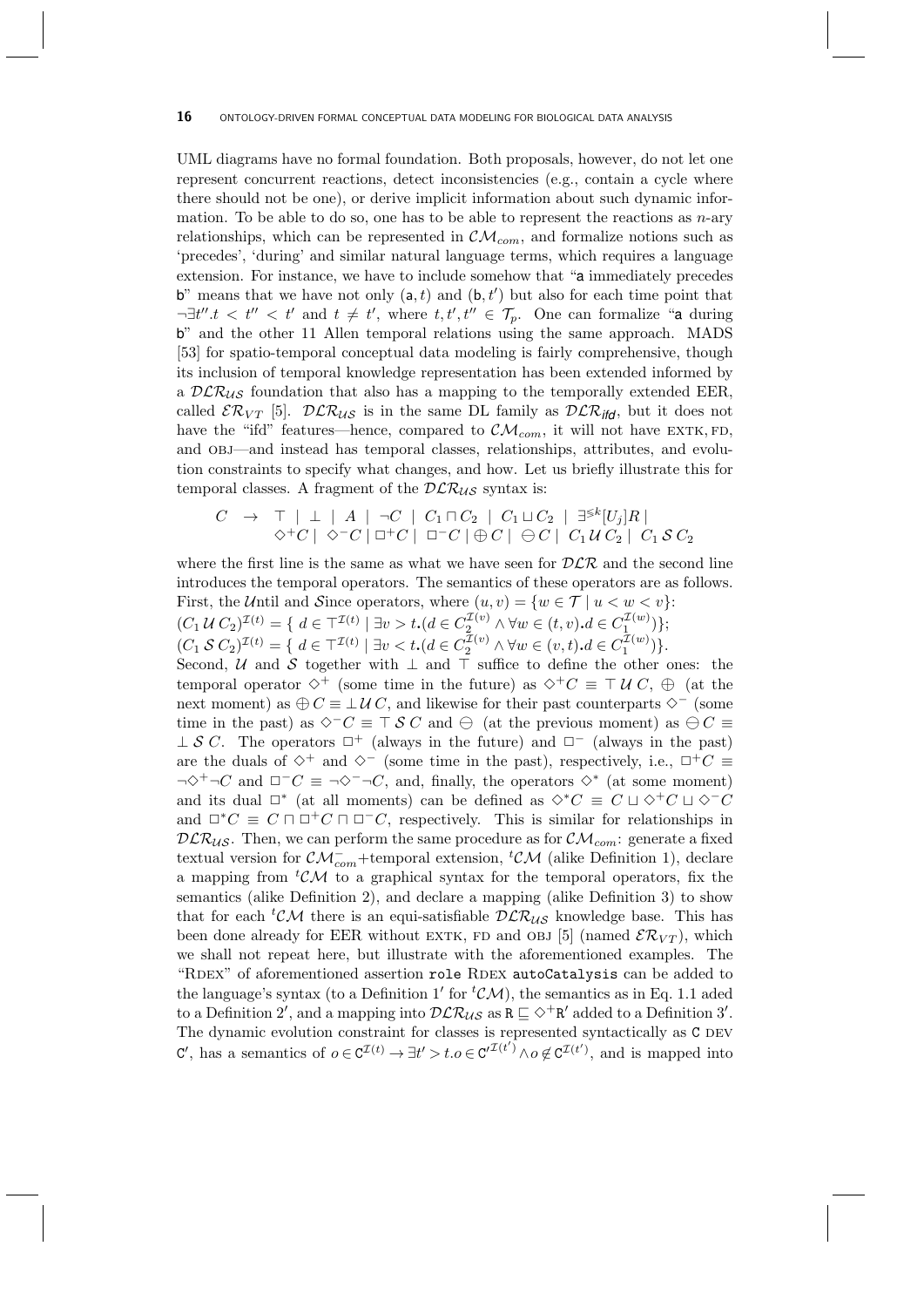$DLR_{US}$  as  $C \subseteq \Diamond^+(C' \sqcap \neg C)$ . We now also can distinguish between the "a precedes" b", i.e., a at holds at *some time* before b,  $\diamond$ <sup>−</sup>, and "a immediately precedes b",  $\ominus$ . This extension is particularly useful in molecular biology for modeling (and, as we will see later, checking consistency of) metabolic and biosynthetic pathways, which is illustrated in the next example.

Example 5 (Language extensions: temporal) We can use the DEV evolution constraint to represent formally a meaningful relation between afore-mentioned Monocyte and Macrophage: in the normal course of things, each monocyte transforms into a macrophage, but such a cell is never both at the same time, hence, the conceptual data model has Monocyte DEV Macrophage (i.e., Monocyte  $\subseteq \Diamond^+($ Macrophage  $\Box$ Monocyte) in the  $\mathcal{DLR}_{US}$  knowledge base); it is trivial to model this the other way around with dev<sup>−</sup> (that each macrophage must have been a monocyte earlier).

Let us now consider SARS viral infection events [58] that informally asserts that first the virus binds to the receptor, then either the membranes fuse or the virus detaches from the cell, and the virus enters the cell only after membrane fusion. Informed by a foundational ontology, one can create either a hierarchy of processes (Binds  $ISA<sub>G</sub>$  Process etc.) and such that each process has participants  $(REL(hasParticipant) = {process : binds, participant : Virus}$  and  $REL(has-$ Participant) =  ${preces : Binds,$  participant : CellReceptor  ${etc.}$ ), or a more compact representation by creating relationships  $REL(binds) = \{binder : Virus,$ bindsTo: CellReceptor { and likewise for REL(membraneFusion), REL(detach), and REL(viralEntry). As it does not matter which option we choose thanks to having temporal operators on both classes and relations in  $DLR_{US}$ , let us take the second option. Then, given the subject domain semantics, ViralEntry  $\subseteq \Diamond^{-}$  Binds must hold ("for each viral entry, it must have been bound some time before"), but not the converse (Binds  $\subseteq \Diamond^+$  ViralEntry) because the virus may detach. Regarding instances and tuple migration in a scenario of, say, simulations or processing annotations of video about cell processes, then the intention to add a migration from  $\langle \text{virus1}, \text{cell1}\rangle \in \text{viralEntry}$  to  $\langle \text{virus1}, \text{cell1}\rangle \in \text{membraneFusion}$  should result in a violation of the integrity constraint suggested by the subject domain knowledge of the database. This cannot be guaranteed in software based on plain UML, EER, or ORM, but can with the additional temporal extension; hence, it ensures that the data represents events in reality more precisely with less errors.  $\diamondsuit$ 

Besides temporality, one can add, among others, fuzzy, rough, or probabilistic features (e.g., fuzzy  $DLR$  [47]), which offer further options for creative modeling. For instance,  $DLR_{US}$  has been shown to be useful to define the notions of *essential* and immutable parts [3], the fuzzy extension can cope with inclusion of a concept like Small Molecule that has no clear cut-off point for the actual size, and probabilistic knowledge can be used to represent 'default' and 'typical' cases [45]. The tradeoff, however, is that while the additional features are great for modeling biological knowledge more precisely, it negatively affects automated reasoning services and scalability of the information systems—and it is exactly the automated reasoning services that contribute to *in silico* biological knowledge discovery.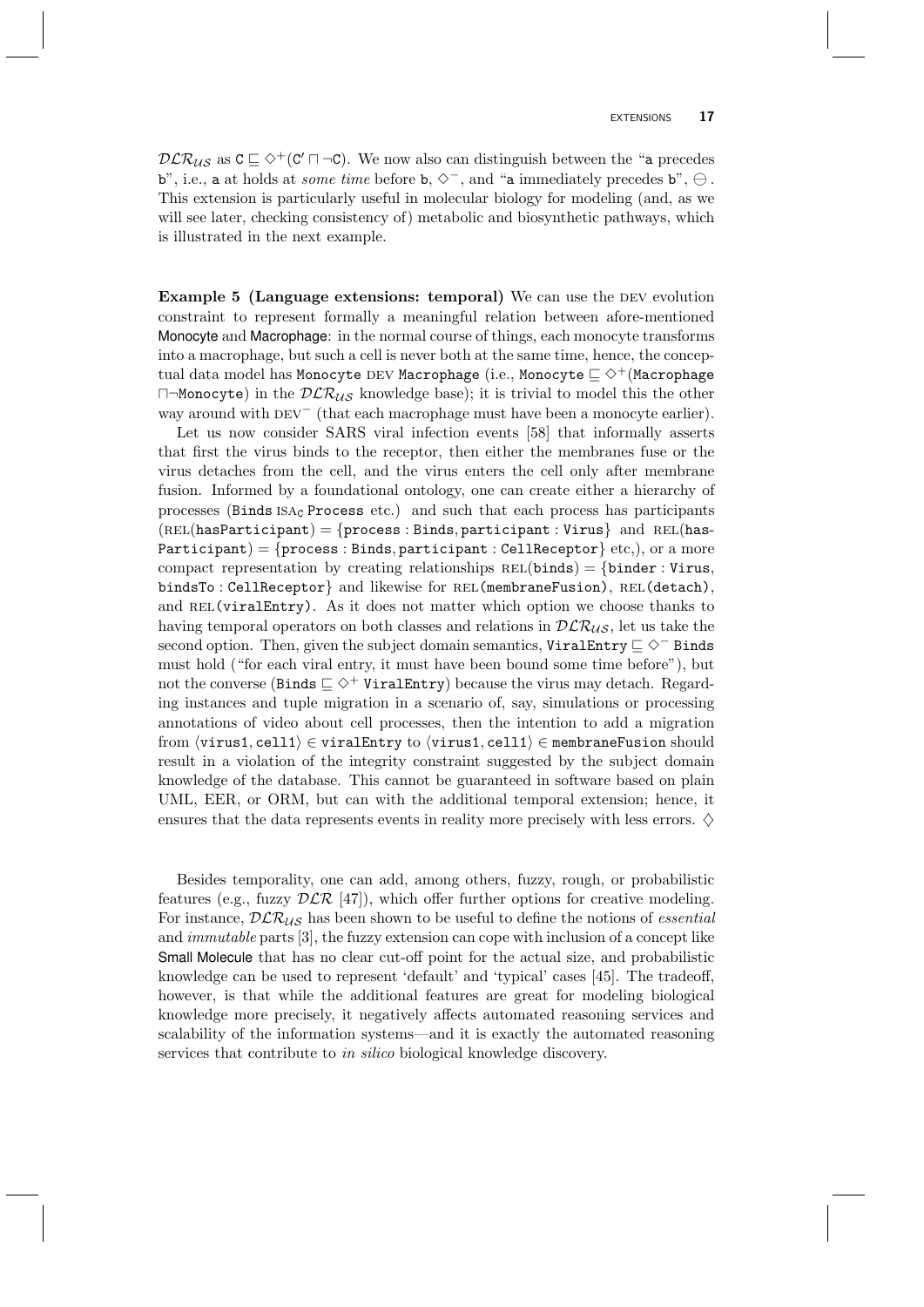# 1.4 AUTOMATED REASONING AND BIOLOGICAL KNOWLEDGE **DISCOVERY**

In this section, we briefly describe how various automated reasoning services and sophisticated querying can be used in the domain expert's 'toolbox' for biological knowledge discovery.

## 1.4.1 Exploiting automated reasoning services

A major advantage of the formal foundation for the conceptual data modeling languages with  $D\mathcal{LR}_{\mathit{iff}}$  is its decidability, hence, the guarantee that the reasoning services that can be deployed for in silico biological knowledge discovery will terminate; more precisely,  $\mathcal{DLR}_{\mathsf{iff}}$  is ExpTime-complete, hence, so is  $\mathcal{CM}_{com}$ . As a basis, we can use so-called 'standard' reasoning services for checking diagram and class consistency, class subsumption reasoning, and certain other implicit consequences. We describe them here briefly in terms of DL:

- Conceptual data model consistency: the whole conceptual data model  $\Sigma$  is consistent if it admits an instantiation, i.e., all classes in  $\mathcal C$  can be populated without violating any of the constraints; formally in  $\mathcal{DLR}_{\mathit{ifd}}$ :  $\Sigma \nvDash \top \sqsubseteq \bot$ ;
- Class consistency: a class  $C \in \mathcal{C}$  is consistent if  $\Sigma$  admits an instantiation in which the class has a nonempty set of instances; formally:  $\Sigma \not\vdash C \sqsubseteq \bot$ ;
- Class subsumption: a class  $C_1$  subsumes a class  $C_2$  (i.e,  $C_2$  is A  $C_1$  in  $\Sigma$ ), if  $\Sigma$  implies that  $C_1$  is a generalization of  $C_2$  (or: all instances of  $C_2$  are also instances of  $C_1$ ), with  $C_1, C_2 \in \mathcal{C}$ ; formally:  $\Sigma \models C_2 \sqsubseteq C_1$ ;

Berardi et al. [9] also include refinement of multiplicities and typing for UML Class Diagrams, which means that the interaction of properties of several related classes may results in stricter multiplicities or typing than has been specified explicitly in  $\Sigma$ , and this service can be applied to  $\mathcal{CM}_{com}$  as well. In addition, we can avail of two more reasoning services commonly used with DL knowledge bases, but only if one somehow combines the conceptual data model  $\Sigma$  with the instances in the software application or database. These services are instance classification—is a a member of C in  $\Sigma$ ? i.e.,  $\Sigma \models C(a)$ —and *instance retrieval*, meaning to compute all individuals a such that  $C(a)$  is satisfied by every interpretation of  $\Sigma$  (i.e.,  $\{a \mid \Sigma \models C(a)\}\)$ .

A notable achievement in biological data discovery using automated reasoning has been the classification of protein phosphatases [63], where a novel protein phosphatase was discovered. It has also been used for finding suitable molecules in rubber manufacturing that matched the criteria (i.e., chosen attributes) [7], whose approach can be employed also in pharma-informatics when looking for drug candidates. For instance, to search for potential antibiotics by using criteria for the desired molecule such as 'has as part a  $\beta$ -lactam ring', 'is water-soluble', and that also 'function as enzyme inhibitor'. Automated reasoning is illustrated in the next example with enzymes, proteins, substrate and co-factors.

Example 6 (Reasoning over an ontology-driven conceptual data model) Let us take a ontology-enhanced sample UML diagram about enzymes, as shown in Figure 1.6, that is both formalized in  $\mathcal{CM}_{com}$  (with REL(inheresIn) = {role: Enzyme, bearer : Protein $\}$ , CARD(Enzyme, Protein, inheresIn) =  $(1, n)$  etc.) and the enzymes, proteins, substrates, and cofactors are extracted from one or more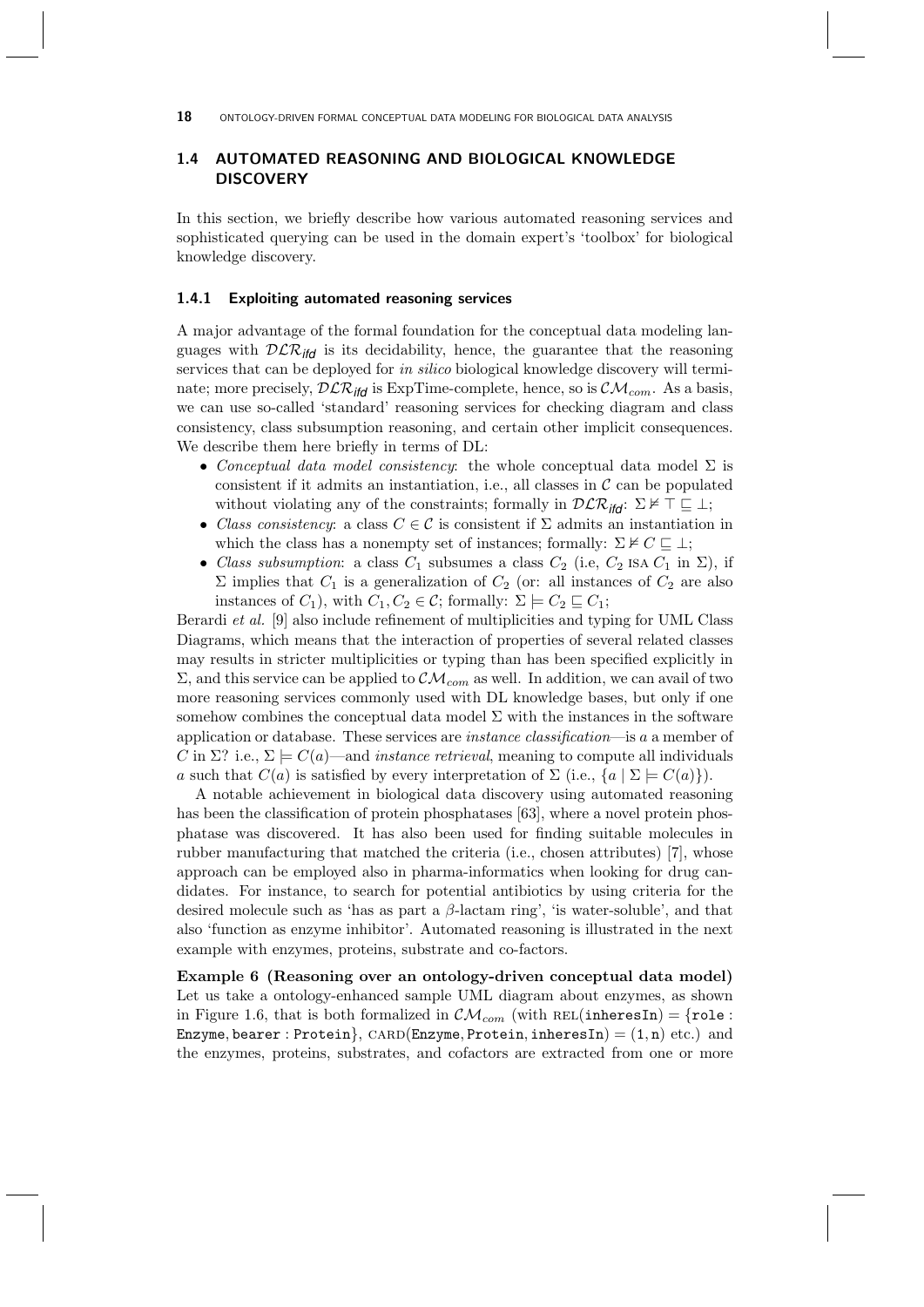

Figure 1.6 Sample  $\mathcal{CM}_{UML}$  before (left) and after (right) classification (multiplicity not drawn); associations: ii: inheres in; subs: has substrate; coF: has co-factor.

ontologies—i.e., they are ontology modules adapted for conceptual data modeling; see Section 1.3.1 and Figure 1.1)—such as the PRO protein ontology [51] and Biopax [19]. Class subsumption reasoning re-orders the classes in the taxonomy according to the properties they have; e.g., for E2, we have not only REL(inheresIn) =  ${role: E2, bearer : Protein}, but also REL(hassubstrate) = {actor : E2, actee :}$ S2}, i.e., one more property than Enzyme, hence, all instances of E2 must also be instances of Enzyme in all possible models and therefore E2 isa Enzyme holds. E5 does not have more properties, but S3 isa S2 and therefore E5 isa E2. Second, if the diagram would have had  $CARD(E3, C1, coF) = (1, 1)$  and  $CARD(E4, C2, coF) = (1, n)$ , then it would have deduced  $CARD(E4, C2, coF) = (1, 1)$  as refined cardinality to comply with the inherited constraint. Now, if we add the hasSubstrate association to E3, then several things can happen, depending on the substrate: (i) if REL(hasSubstrate) = { $actor : E3$ , actee : S2}, then the reasoner will deduce E3 ISA E2, (ii) if REL(hasSub- strate) =  $\{ \text{actor} : E3, \text{actee} : S3 \}$ , then E3 ISA E5, and (*iii*) if REL(hasSubstrate) = { $actor : E3$ , actee : S1}, then E3 ISA Enzyme (because  $\{S1, S2\}$  DISJ<sub>C</sub> Substrate).

Querying is a form of reasoning, too, which can be done over the conceptual data model itself, over a database, or their combination [14, 15]. For instance, an automated reasoner evaluates "retrieve all enzymes that have C1 as coFactor" by traversing the tree from Enzyme down to all classes that have an association coFactor with C1 as class at the other end. In the case of the conceptual data model depicted in Figure 1.6, it will return E3, E4 as answer: E3 because it is directly related and E4 because each C2 is also a C1.  $\diamondsuit$ 

#### 1.4.2 Finding new relationships and classes by using instances

Combining conceptual data models and the data in the information system is challenging and, to the best of our knowledge, no end-user usable implementations have been realized for the scenarios described in this section. The idea is that instances will justify information represented in the conceptual data model and that the model is used for analyzing instances, so that the requirements are essentially those for a knowledge base (TBox  $\&$  Abox), and in particular scalability of reasoning over a conceptual data model in the presence of large amounts of data stored in a database (see, e.g., [14, 46] for preliminary results). Focusing on the advantages this option offers, there are three patterns for discovering implicit knowledge in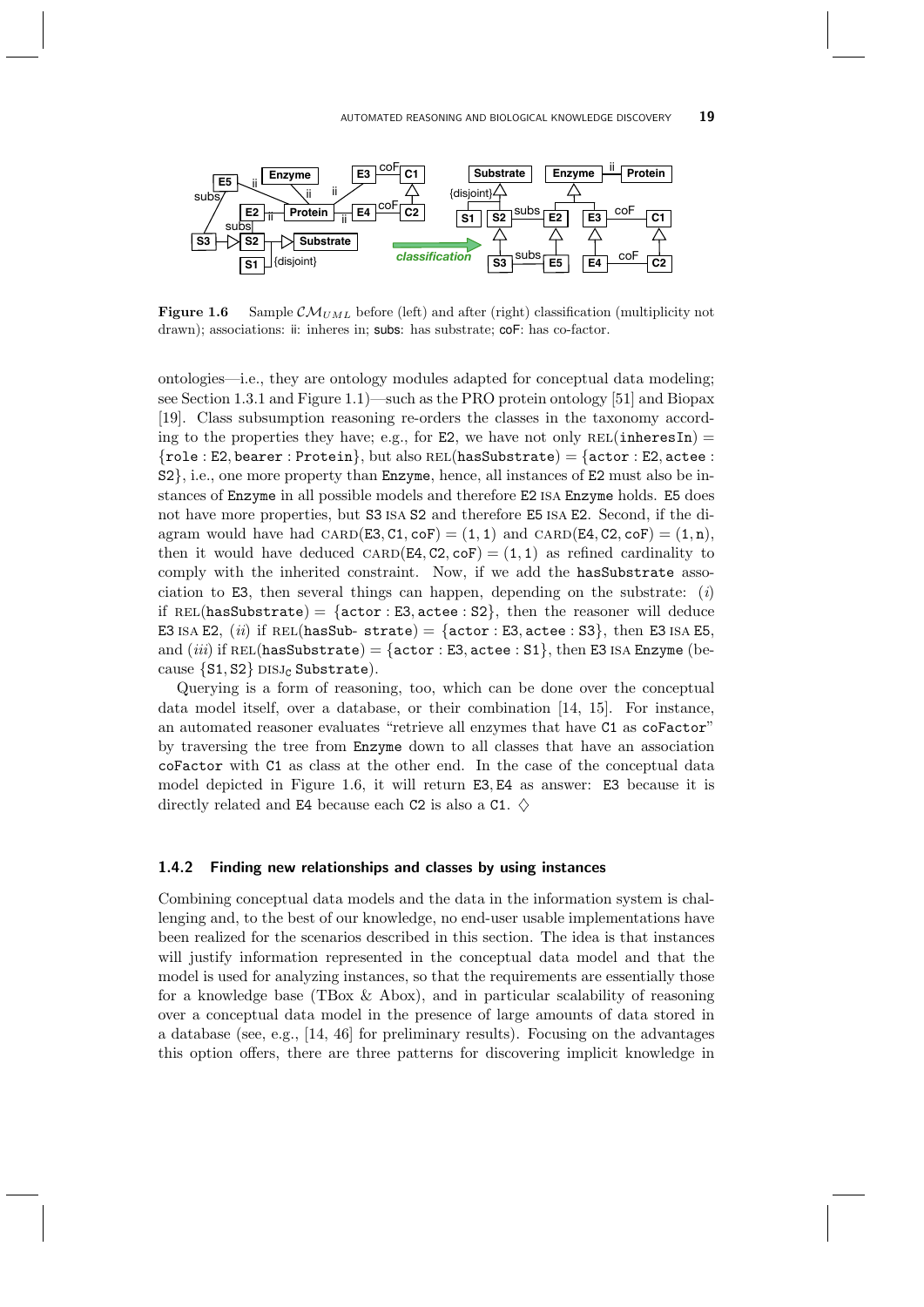

Figure 1.7 Graphical depictions of the three query patterns to find 'new' classes or relationships supported by the data; (i): correlation; (ii): hypothesis about existence of subclass PromiscuousBacterium; (iii): path query to check whether the Gs protein somehow relates to the alpha-subunit of the CholeraToxin.

standard knowledge bases [43]. For brevity, let lower-case letters denote instances of their respective classes in the conceptual data model, then we have:

- i. "for each  $X(x)$ ,  $Y(y)$ ,  $R(r)$ ,  $R(X, Y)$ , does there exist a  $Z(z)$ ,  $S(s)$ , such that there exists  $\geq 1$  x and  $s(x, z)$ ?". This is a query for the 'known unknown' Z.
- ii. "for each  $X(x)$ ,  $Y(y)$ ,  $R(r)$ ,  $R(X, Y)$  in the data store, does there exist an  $s(x, z)$  and an  $t(x, a)$  where  $Z(z)$ ,  $S(s)$ ,  $A(a)$ ,  $T(t)$  hold?" This tests the hypothesis that there may be a quaternary relationship among  $A, X, Y, \ldots$ and  $Z$  instead of three binaries, or perhaps a subtype  $X'$  that satisfies the conditions.
- iii. A path query (arbitrary relatedness): "for each  $X(x)$ , return any  $r_1, ... r_n$ , their type of role and the concepts  $Y_1, ..., Y_n$  they are related to".

The first pattern is illustrated in Figure 1.7-I in the setting of electronic health records where  $X =$  Client,  $S =$  has symptom, and  $Z =$  Nausea, thereby querying if patients suffering from lactose intolerance have the symptom of being nauseous.

The aim in the third pattern is to find type-level knowledge where the query answer also includes the class the instance(s) belong to. This still can be tractable if one considers only classes directly related to  $X$ , but exploring the search space of sequences of conjunctive queries of arbitrary length is unrealistic. Restricted queries have been examined regarding discovering the relationships between Histone code, DNA sequence, and Gene expression regulation [57]; an example is depicted in Figure 1.7- III, where one queries for a path that connects the  $G_s$  protein to the  $\alpha$ -subunit only.

An unconstrained type (ii) query leads to a combinatorial explosion, which can be contained by requiring that the user selects several classes and relationships when composing the query, therewith keeping a degree of knowledge discovery; e.g., to find the type (species) of a plant specimen and to refine a classification of enzymes by adding properties. This type of query is not yet supported by standard DL and OWL reasoners, but some cues to implement this can be gleaned from database reverse engineering, whose algorithms detect concepts, relations, and mandatory and uniqueness constraints from the table definitions and data in the tables. A variation on this theme is to consider also incomplete information with rough sets, which has been shown to be useful in hypothesis testing [39]. For instance, it is known that some bacteria transfer more genes horizontally than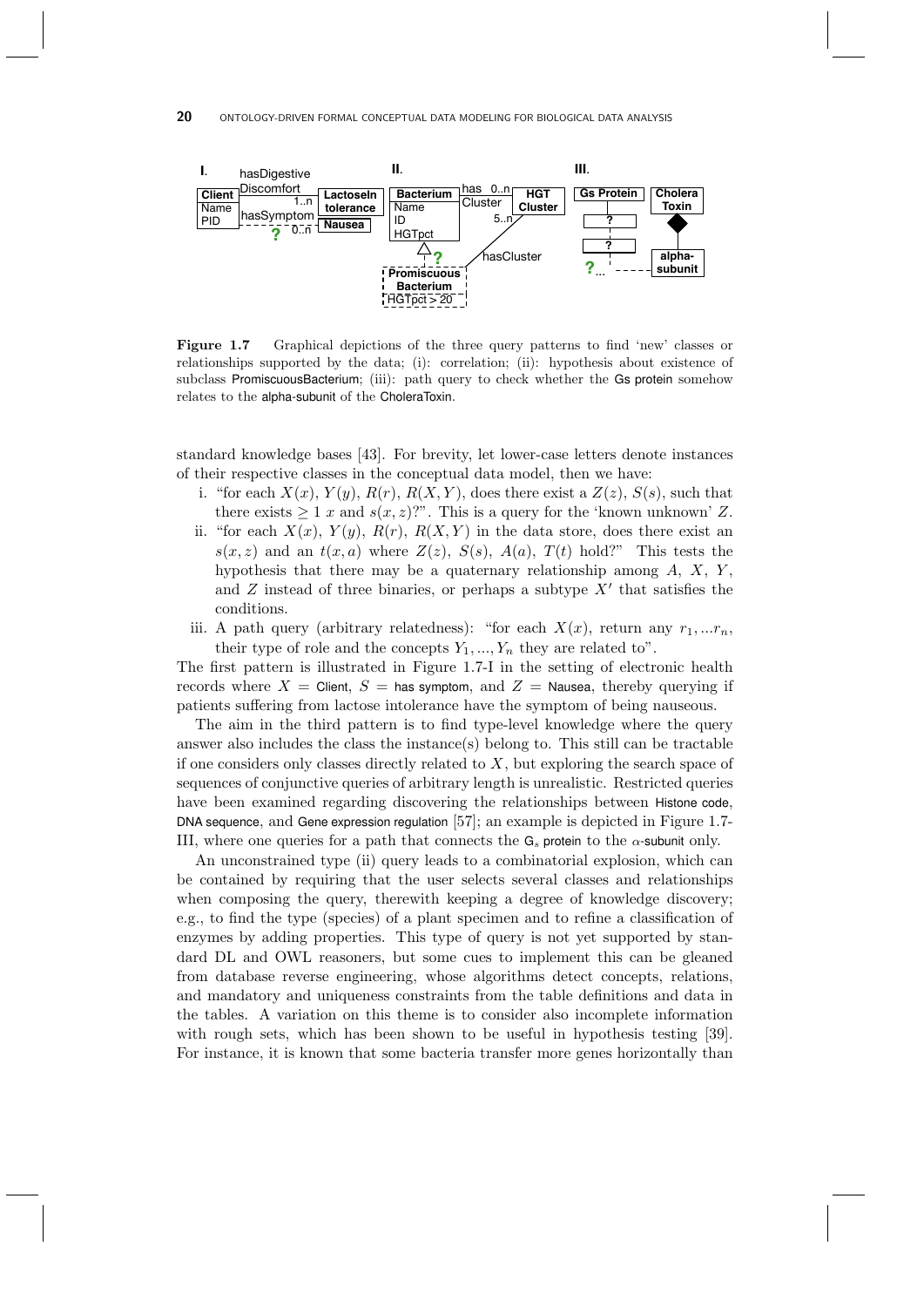others do ('promiscuous bacteria'), but is it not clear what the characteristics are and who has them. One may hypothesize that promiscuous bacteria have, say,  $> 20\%$  of their genes that are predicted to be horizontally acquired and have  $\geq 5$ clusters of horizontally transferred genes (see Figure 1.7-II): in  $\mathcal{CM}_{com}$ , we have  $ATT( PromiscuousBacterium) = {HGTpot : Real_{>20}, REL(hasClusters) = {org :}$ PromiscuousBacterium, geneclust : HGTCluster}, and the constraint CARD(Pro $m$ iscuousBacterium, HGTCluster, hasCluster) = 5..n. The data retrieved will be a set of bacteria of which some have the same values for the chosen properties, yet they are assumed to be distinct bacteria. Where possible, one can add new properties in successive steps to find the right combination of properties and thereby have discovered the means to indeed distinguish the bacteria. Any potentially useful intermediate combinations of properties easily can be included in the conceptual data model and be subjected to automated classification as was illustrated in Example 6.

# 1.5 CONCLUSIONS AND OUTLOOK

Ontology-driven formal conceptual data modeling brings rigor to database and software development in the form of ontological guidance and use of ontologies to represent information more accurately, therewith resulting in a better quality conceptual data model, hence, better software. The formal foundation ensures precision in representation of the semantics of the subject domain and enables automated reasoning over conceptual data models, which not only detects inconsistencies and derives implicit information and thereby contributes to the quality of conceptual data models, but also can be used in biological knowledge discovery processes. The latter include services such as consistency checking, class and instance classification, and querying. To substantiate these advantages, we presented a formal foundation for UML, EER, and ORM, being  $\mathcal{CM}_{com}$ , which has an equi-satisfiable  $\mathcal{DLR}_{\textit{ifd}}$  knowledge base. Ontological guidance to motivate better modeling choices was illustrated with a refinement for representing catalytic reactions. There are many language features and extensions thereof. We demonstrated several claimed to be 'non-representable' biological knowledge actually can be represented in  $\mathcal{CM}_{com}$  (hence, also in  $\mathcal{DLR}_{ifd}$ ), such as constraints among relationships and that for other requirements language extensions do exist that can give a formal semantics to, among others, temporal knowledge. The latter was demonstrated with transforming entities and related processes in a cascade of interactions of viral infection. Automated reasoning services were illustrated for taxonomic classification, and three different query patterns to find new type-level information were described.

Ontology-driven formal conceptual data modeling is still a relatively young field, and many more usage scenarios are yet to be investigated fully, such as handling incomplete information in hypothesis testing [39], how OntoClean [28] ideas can be incorporated in conceptual data modeling methodologies, and developing a formal link between ontologies and conceptual data models. Development of CASE tools with both a unifying formalism—be this  $\mathcal{CM}_{com}$  or another language—and an integrated automated reasoner is necessary as well, not just with one language interface [22] but with multiple graphical syntaxes. Temporal reasoning beyond  $\mathcal{ER}_{VT}$  and its  $\mathcal{DLR}_{US}$  foundation, principally either as extension to UML Class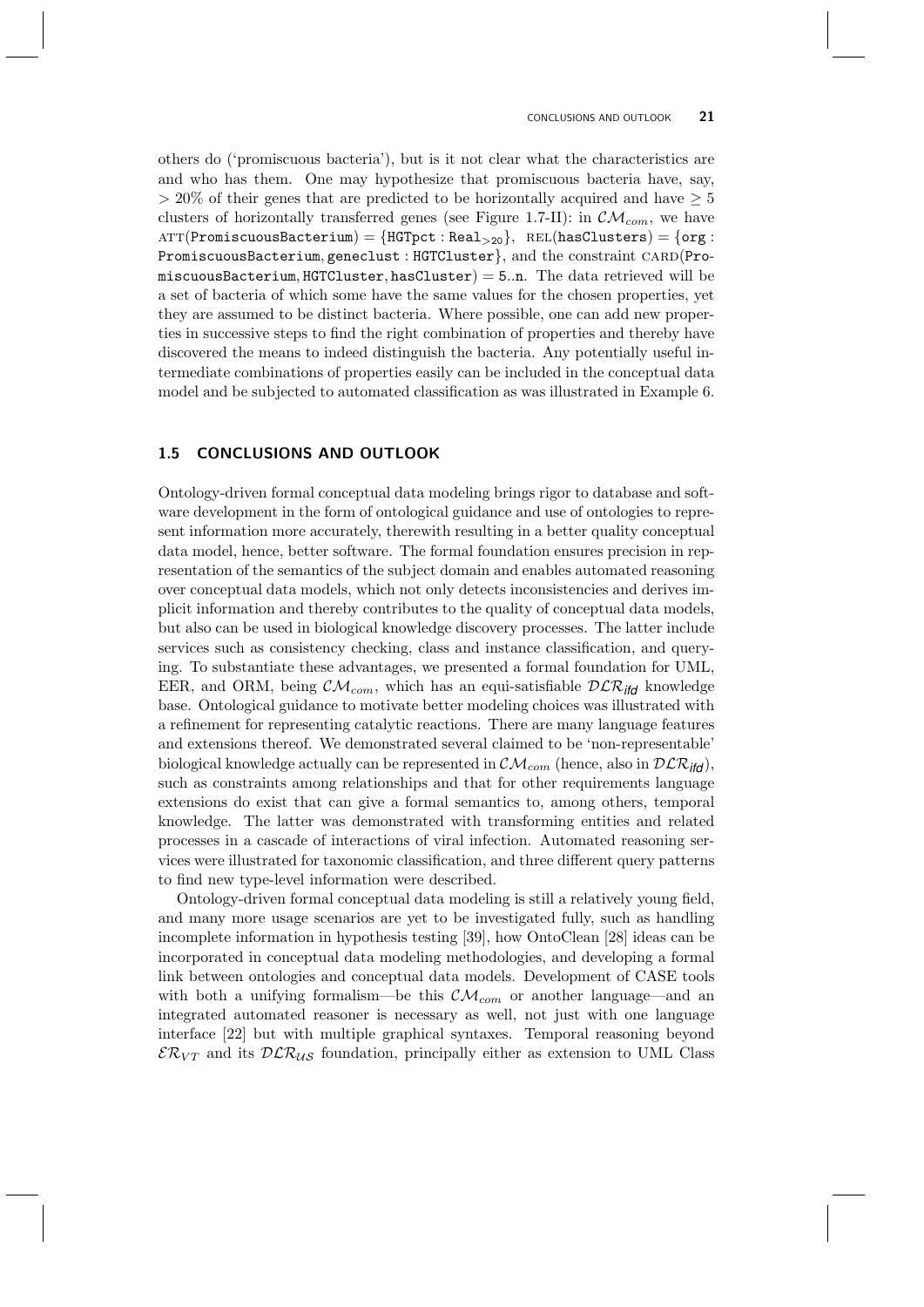Diagrams or as formalization of Sequence and Activity Diagrams, also may yield useful results for biological knowledge discovery.

# **REFERENCES**

- 1. A. Artale, D. Calvanese, R. Kontchakov, V. Ryzhikov, and M. Zakharyaschev. Reasoning over extended ER models. In ER-07, volume 4801 of LNCS, pages 277–292. Springer, 2007.
- 2. A. Artale, E. Franconi, F. Wolter, and M. Zakharyaschev. A temporal description logic for reasoning about conceptual schemas and queries. In S. Flesca, S. Greco, N. Leone, and G. Ianni, editors, Proceedings of the 8th Joint European Conference on Logics in Artificial Intelligence (JELIA-02), volume 2424 of LNAI, pages 98–110. Springer Verlag, 2002.
- 3. A. Artale, N. Guarino, and C. M. Keet. Formalising temporal constraints on partwhole relations. In G. Brewka and J. Lang, editors, 11th International Conference on Principles of Knowledge Representation and Reasoning (KR'08), pages 673–683. AAAI Press, 2008. Sydney, Australia, September 16-19, 2008.
- 4. A. Artale and C. M. Keet. Essential, mandatory, and shared parts in conceptual data models. In T. Halpin, H. Proper, and J. Krogstie, editors, Innovations in Information Systems modeling: Methods and Best Practices, Advances in Database Research Series, pages 17–52. IGI Global, 2008.
- 5. A. Artale, C. Parent, and S. Spaccapietra. Evolving objects in temporal information systems. Annals of Mathematics and Artificial Intelligence, 50(1-2):5–38, 2007.
- 6. F. Baader, D. Calvanese, D. L. McGuinness, D. Nardi, and P. F. Patel-Schneider, editors. The Description Logics Handbook – Theory and Applications. Cambridge University Press, 2 edition, 2008.
- 7. S. Bandini and A. Mosca. Mereological knowledge representation for the chemical formulation. In 2nd Workshop on Formal Ontologies Meets Industry 2006 (FOMI2006), pages 55–69, Trento, Italy, December 2006.
- 8. E. Beisswanger, S. Schulz, H. Stenzhorn, and U. Hahn. BioTop: An upper domain ontology for the life sciences - a description of its current structure, contents, and interfaces to OBO ontologies. Applied Ontology, 3(4):205–212, 2008.
- 9. D. Berardi, D. Calvanese, and G. De Giacomo. Reasoning on UML class diagrams. Artificial Intelligence, 168(1-2):70–118, 2005.
- 10. BFO. Basic formal ontology, (last accessed August 2010). http://www.ifomis.org/bfo.
- 11. E. Bornberg-Bauer and N. Paton. Conceptual data modelling for bioinformatics. Briefings in Bioinformatics, 3(2):166180, 2002.
- 12. D. Calvanese and G. De Giacomo. The DL Handbook: Theory, Implementation and Applications, chapter Expressive description logics, pages 178–218. Cambridge University Press, 2003.
- 13. D. Calvanese, G. De Giacomo, and M. Lenzerini. Identification constraints and functional dependencies in description logics. In Proc. of the 17th Int. Joint Conf. on Artificial Intelligence (IJCAI 2001), pages 155–160, 2001.
- 14. D. Calvanese, G. D. Giacomo, D. Lembo, M. Lenzerini, A. Poggi, M. Rodríguez-Muro, and R. Rosati. Ontologies and databases: The DL-Lite approach. In S. Tessaris and E. Franconi, editors, Semantic Technologies for Informations Systems - 5th Int.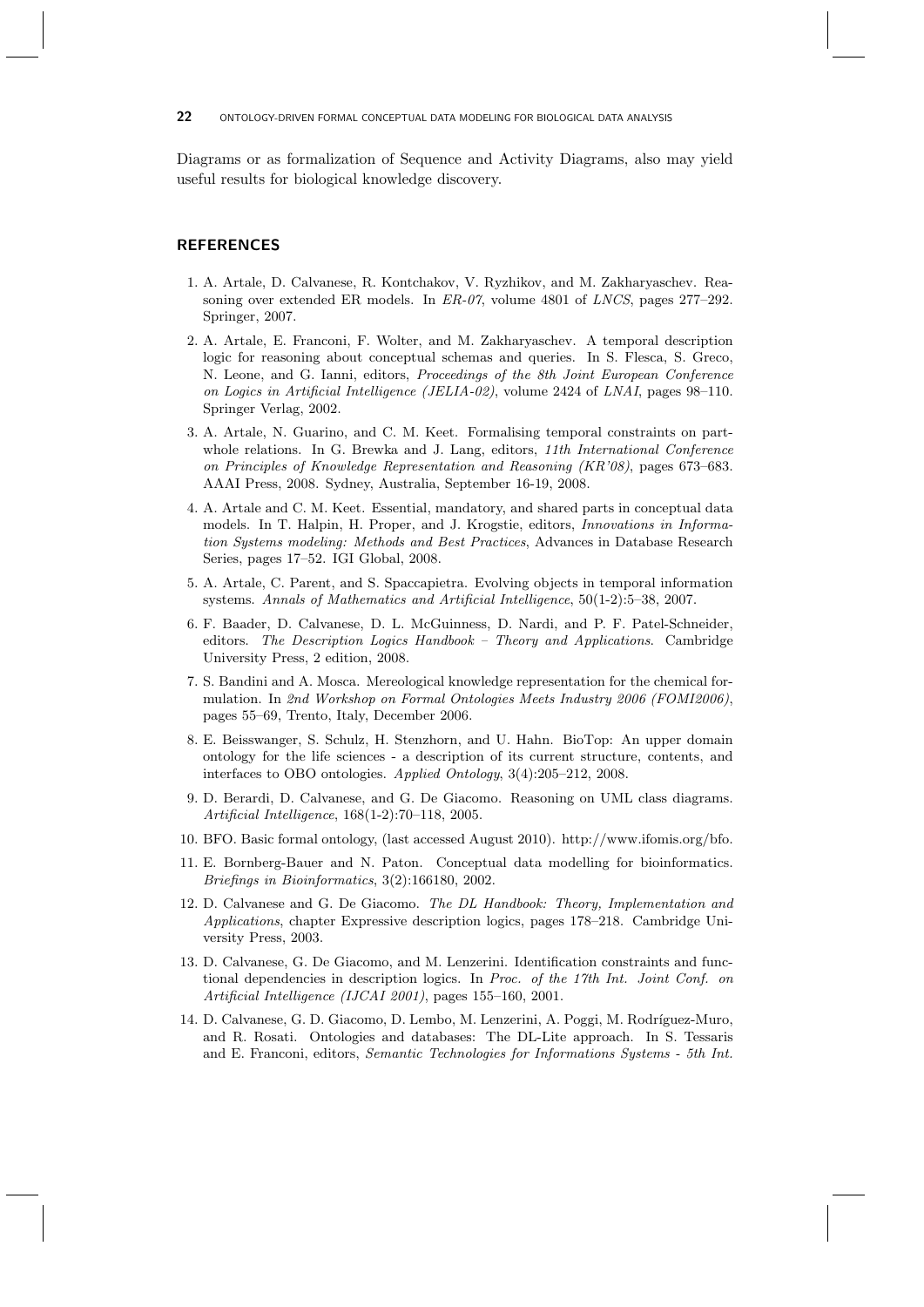Reasoning Web Summer School (RW 2009), volume 5689 of LNCS, pages 255–356. Springer, 2009.

- 15. D. Calvanese, C. M. Keet, W. Nutt, M. Rodríguez-Muro, and G. Stefanoni. Webbased graphical querying of databases through an ontology: the WONDER system. In Proceedings of ACM Symposium on Applied Computing (ACM SAC'10), pages 1389–1396. ACM, 2010. March 22-26 2010, Sierre, Switzerland.
- 16. D. Calvanese, M. Lenzerini, and D. Nardi. Logics for Databases and Information Systems, chapter Description logics for conceptual data modeling. Kluwer, Amsterdam, 1998.
- 17. D. Calvanese, M. Lenzerini, and D. Nardi. Unifying class-based representation formalisms. Journal of Artificial Intelligence Research, 11:199–240, 1999.
- 18. P. P. Chen. The entity-relationship model—toward a unified view of data. ACM Transactions on Database Systems, 1(1):9–36, 1976.
- 19. E. Demir et al. The BioPAX community standard for pathway data sharing. Nature Biotechnology, 28(9):935–942, 2010.
- 20. H. El-Ghalayini, M. Odeh, R. McClatchey, and D. Arnold. Deriving conceptual data models from domain ontologies for bioinformatics. In 2nd Conference on Information and Communication Technologies (ICTTA'06), pages 3562 – 3567. IEEE Computer Society, 2006.
- 21. R. Elmasri, F. Ji, and J. Fu. Modeling biomedical data. In J. Chen and E. Amandeep S. Sidhu, editors, Biological database modeling, chapter 3. Artech House Publishers, 2007.
- 22. P. R. Fillottrani, E. Franconi, and S. Tessaris. The ICOM 3.0 intelligent conceptual modelling tool and methodology. Semantic Web Journal, in print, 2011.
- 23. S. Garcia-Vallvé, E. Guzman, M. Montero, and A. Romeu. HGT-DB: a database of putative horizontally transferred genes in prokaryotic complete genomes. Nucleic Acids Research, 31(1):187–189, 2003.
- 24. Gene Ontology Consortium. Gene Ontology: tool for the unification of biology. Nature Genetics, 25:25–29, 2000.
- 25. N. Guarino. Formal ontology and information systems. In Proceedings of Formal Ontology in Information Systems (FOIS'98). Amsterdam: IOS Press, 1998.
- 26. N. Guarino. The ontological level: Revisiting 30 years of knowledge representation. In A. Borgida et al., editors, Mylopoulos Festschrift, volume 5600 of LNCS, pages 52–67. Springer, 2009.
- 27. N. Guarino and G. Guizzardi. In the defense of ontological foundations for conceptual modeling. Scandinavian Journal of Information Systems, 18(1): (debate forum, 9p), 2006.
- 28. N. Guarino and C. Welty. An overview of OntoClean. In S. Staab and R. Studer, editors, Handbook on ontologies, pages 151–159. Springer Verlag, 2004.
- 29. G. Guizzardi. Ontological Foundations for Structural Conceptual Models. Phd thesis, University of Twente, The Netherlands. Telematica Instituut Fundamental Research Series No. 15, 2005.
- 30. T. Halpin and T. Morgan. Information modeling and relational databases. Morgan Kaufmann, 2nd edition, 2008.
- 31. H. Herre and B. Heller. Semantic foundations of medical information systems based on top-level ontologies. Knowledge-Based Systems, 19:107–115, 2006.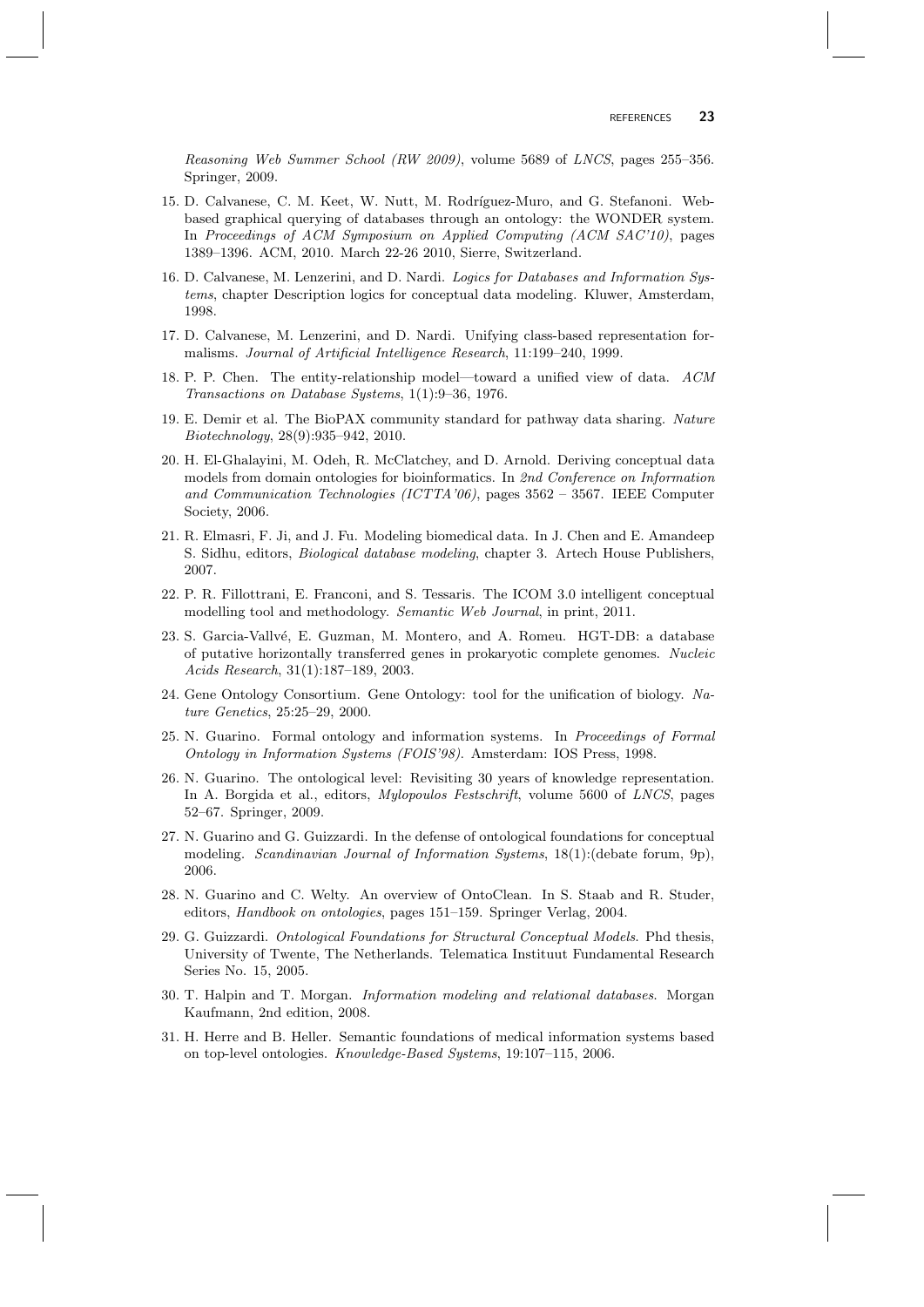- 24 ONTOLOGY-DRIVEN FORMAL CONCEPTUAL DATA MODELING FOR BIOLOGICAL DATA ANALYSIS
- 32. M. Jarrar, J. Demy, and R. Meersman. On using conceptual data modeling for ontology engineering. Journal on Data Semantics: Special issue on Best papers from the ER/ODBASE/COOPIS 2002 Conferences, 1(1):185–207, 2003.
- 33. T. Kazic. Putting semantics into the semantic web: How well can it capture biology? Proc. of Pacific Symposium in Biocomputing, 11:140–151, 2006.
- 34. C. M. Keet. Biological data and conceptual modelling methods. Journal of Conceptual Modeling, 29, October 2003. http://www.inconcept.com/jcm.
- 35. C. M. Keet. Part-whole relations in object-role models. In R. Meersman, Z. Tari, P. Herrero., and et al., editors, 2nd International Workshop on Object-Role Modelling (ORM 2006), OTM Workshops 2006, volume 4278 of LNCS, pages 1116–1127. Berlin: Springer-Verlag, 2006. Montpellier, France, Nov 2-3, 2006.
- 36. C. M. Keet. A formal comparison of conceptual data modeling languages. In 13th International Workshop on Exploring Modeling Methods in Systems Analysis and Design (EMMSAD'08), volume 337 of CEUR-WS, pages 25–39, 2008. 16-17 June 2008, Montpellier, France.
- 37. C. M. Keet. Constraints for representing transforming entities in bio-ontologies. In R. Serra and R. Cucchiara, editors, 11th Congress of the Italian Association for Artificial Intelligence ( $AI*IA$  2009), volume 5883 of LNAI, pages 11–20. Springer Verlag, 2009. Reggio Emilia, Italy, Dec. 9-12, 2009.
- 38. C. M. Keet. Mapping the Object-Role Modeling language ORM2 into Description Logic language  $D\mathcal{LR}_{ifd}$ . Technical Report arXiv:cs.LO/0702089v2, KRDB Research Centre, Free University of Bozen-Bolzano, Italy, April 2009. arXiv:cs.LO/0702089v2.
- 39. C. M. Keet. Ontology engineering with rough concepts and instances. In P. Cimiano and H. Pinto, editors, 17th International Conference on Knowledge Engineering and Knowledge Management (EKAW'10), volume 6317 of LNCS, pages 507–517. Springer, 2010. 11-15 October 2010, Lisbon, Portugal.
- 40. C. M. Keet. Enhancing identification mechanisms in UML class diagrams with meaningful keys. In Proceeding of the SAICSIT Annual Research Conference 2011 (SAIC-SIT'11), pages 283–286. ACM Conference Proceedings, 2011. Cape Town, South Africa, October 3-5, 2011.
- 41. C. M. Keet and A. Artale. Representing and reasoning over a taxonomy of part-whole relations. Applied Ontology – Special issue on Ontological Foundations for Conceptual Modeling, 3(1-2):91–110, 2008.
- 42. C. M. Keet and A. Artale. A basic characterization of relation migration. In R. Meersman et al., editors, OTM Workshops, 6th International Workshop on Fact-Oriented *Modeling*  $(ORM'10)$ *, volume 6428 of LNCS, pages 484–493. Springer, 2010. October* 27-29, 2010, Hersonissou, Crete, Greece.
- 43. C. M. Keet, M. Roos, and M. S. Marshall. A survey of requirements for automated reasoning services for bio-ontologies in OWL. In Proceedings of the 3rd Workshop on OWL: Experiences and Directions (OWLED 2007), volume 258 of CEUR-WS, 2007. 6-7 June 2007, Innsbruck, Austria.
- 44. KEGG. Kyoto Encyclopedia of Genes and Genomes. http://www.genome.jp/kegg/.
- 45. T. Lukasiewicz and U. Straccia. Managing uncertainty and vagueness in description logics for the semantic web. Journal of Web Semantics, 6(4):291–308, 2008.
- 46. C. Lutz, D. Toman, and F. Wolter. Conjunctive query answering in the description logic EL using a relational database system. In *Proceedings of the 21st International* Joint Conference on Artificial Intelligence IJCAI'09. AAAI Press, 2009.